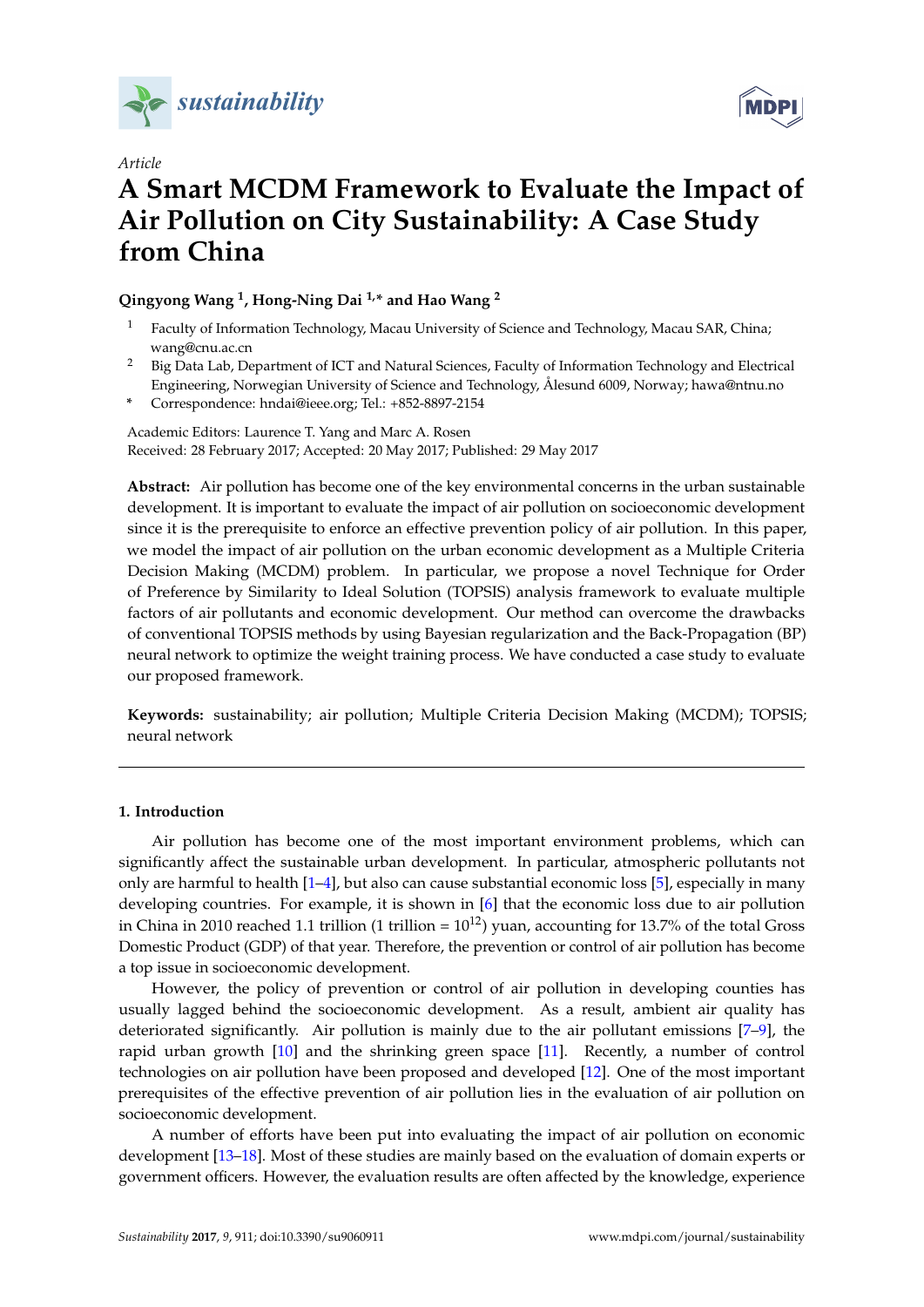and the emotional state of the experts or officers. As a result, the evaluation results are often biased or subjective and cannot accurately reflect the real impact of air pollution. Therefore, it is necessary to propose an accurate and objective evaluation framework to investigate the impact of air pollution on the economic development.

The air quality is often affected by many factors, which fluctuates from time to time. For example, Figure [1](#page-1-0) shows that Air Quality Index (AQI) varies with air pollution indicators (such as  $SO_2$ ,  $NO_2$ ,  $PM_{10}$ , dustfall and pH) in Wuhan City in China from 1996 to 2016. Essentially, air pollution is a result of multi-factor interaction in the complex atmosphere system. There are multiple pollutants affecting the air quality [\[19\]](#page-15-6). Thus, the evaluation of air pollution and the economic development can be regarded as a Multiple Criteria Decision Making (MCDM) problem that involves many conflicting evaluation indicators, such as various air pollutants, AQI and GDP per capital.

<span id="page-1-0"></span>

**Figure 1.** Indicators of air pollution and GDP from 1995 to 2015.

The Technique for Order of Preference by Similarity to Ideal Solution (TOPSIS) [\[20,](#page-15-7)[21\]](#page-15-8) is a kind of MCDM method. Compared with other MCDM methods, such as fuzzy-set theory [\[22](#page-15-9)[,23\]](#page-15-10) and the Analytic Hierarchy Process (AHP) [\[24\]](#page-15-11), TOPSIS has many merits such as the simplicity and insensitivity to the number of alternatives (or indicators) [\[25\]](#page-15-12). However, TOPSIS has difficulties in determining the weights of multiple alternatives and keeping the consistency of judgment [\[26\]](#page-15-13). For example, most of the TOPSIS methods require the weight evaluations given by domain experts [\[27\]](#page-15-14); this inevitably leads to the bias in the evaluation and the subjective decision [\[28\]](#page-15-15). Besides, most of studies on TOPSIS are mainly focused on business decision making problems [\[29](#page-15-16)[,30\]](#page-15-17). To the best of our knowledge, there are few studies on the evaluation of the impact of air pollution on economic development by using the TOPSIS method.

In this paper, we propose a novel TOPSIS-based MCDM method (named the Smart MCDM) to evaluate the impact of air pollution on the economic development. The primary research contributions of this paper can be summarized as follows:

- We propose the entropy method to obtain the initial weights of indicators of air pollution. This method can overcome the disadvantages of conventional TOPSIS methods in determining initial weights (recall that conventional methods obtain the weights given by domain experts).
- Besides, we integrate Bayesian regularization and the Back-Propagation (BP) neural network in our Smart MCDM framework in order to obtain the objective weights since there is a correlation between the weights. The benefit of using Bayesian regularization in the BP neural network lies in the performance improvement in training the weights.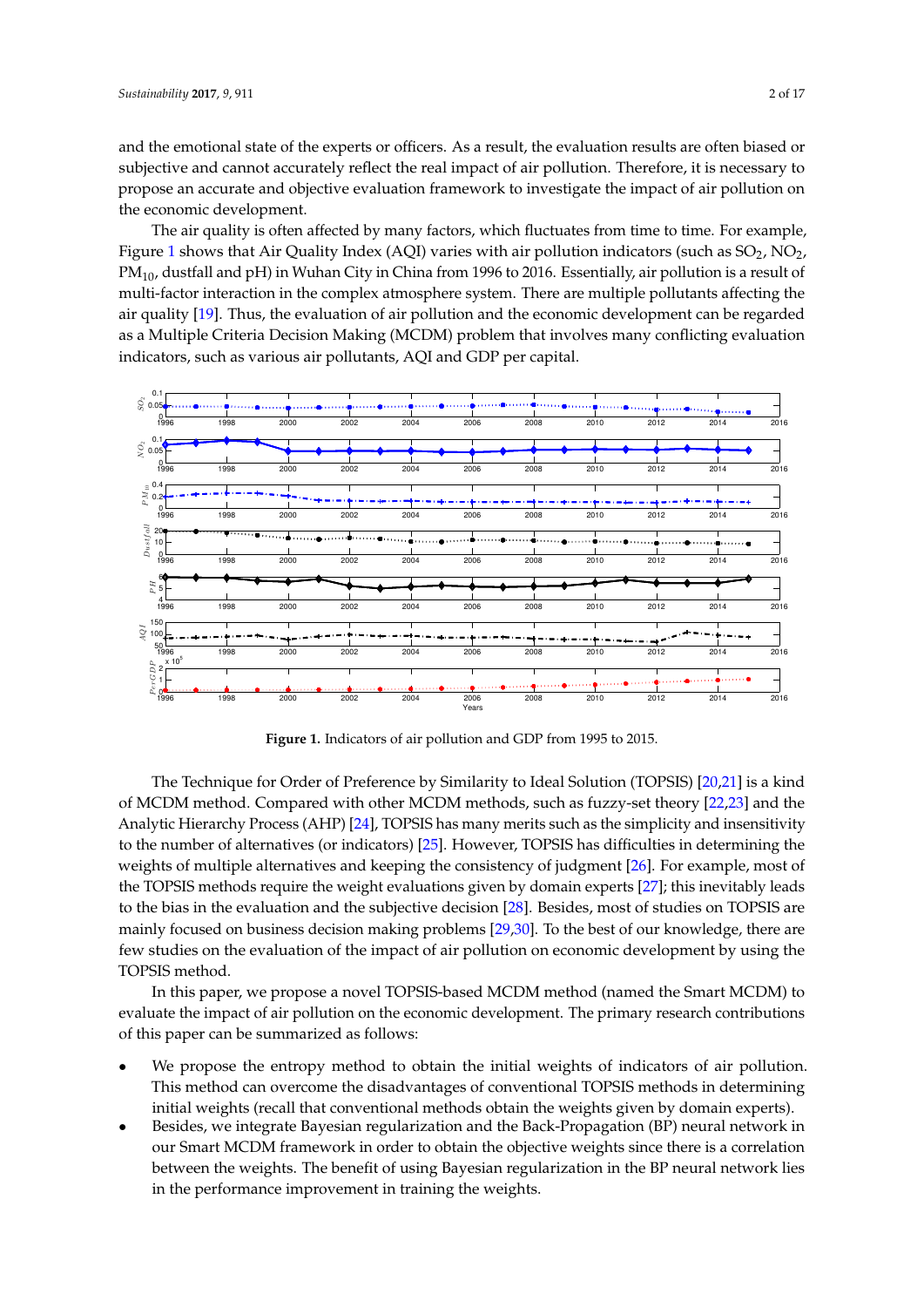• Moreover, we have applied Smart MCDM to evaluate the impact of air pollution on the economic development of Wuhan City in China. The empirical study is conducted on data collected from 1996 to 2015, focusing on seven indicators (including six major air pollution indicators and one economic indicator). The empirical results not only validate the effectiveness of our proposed MCDM framework, but also provide many implications on balancing the economic development and environment protection.

The rest of the paper is organized as follows. Section [2](#page-2-0) presents the Smart MCDM framework. We then present a case study in Section [3.](#page-7-0) Section [4](#page-14-5) concludes the paper.

#### <span id="page-2-0"></span>**2. Smart MCDM Framework**

In order to address the aforementioned concerns, we propose a Smart MCDM framework based on TOPSIS. As shown in Figure [2,](#page-2-1) our framework consists of four key phases: feature transformation (as shown in Section [2.1\)](#page-2-2), feature selection (as shown in Section [2.2\)](#page-2-3), weight training (as shown in Section [2.3\)](#page-3-0) and evaluation (as shown in Section [2.4\)](#page-7-1). We then describe them in detail as follows.

<span id="page-2-1"></span>

**Figure 2.** Our proposed Multiple Criteria Decision Making (MCDM) framework.

#### <span id="page-2-2"></span>*2.1. Feature Transformation*

Since the indicators (also named as features interchangeably throughout the whole paper) of air pollutants are in different units, we need to normalize them before conducting feature selection. In particular, we convert the absolute value of an indicator into the relative one. Moreover, the positive indicator value and the negative indicator value represent different meanings. For example, air pollution is the negative indicator, while GDP is the positive indicator. Therefore, we choose the MAX-MIN scaling method to normalize the positive and negative values. More specifically, we have:

Positive values:

<span id="page-2-4"></span>
$$
x_{ij} = \frac{u_{ij} - \min(u_{ij})}{\max(u_{ij}) - \min(u_{ij})},
$$
\n<sup>(1)</sup>

Negative values:

<span id="page-2-5"></span>
$$
x_{ij} = \frac{\max(u_{ij}) - u_{ij}}{\max(u_{ij}) - \min(u_{ij})'},
$$
\n(2)

where  $u_{ij}$  represents the original value,  $x_{ij}$  represents the value after normalization, min(·) is the minimum value and  $max(\cdot)$  is the maximum value.

#### <span id="page-2-3"></span>*2.2. Feature Selection*

Air pollution is a result of multi-factor interaction in the Earth's complex atmosphere. There are multiple pollutants having an influence on air pollution. To simplify our analysis, we need to identify several major pollutants that have a significant impact on urban air pollution [\[31\]](#page-15-18). In this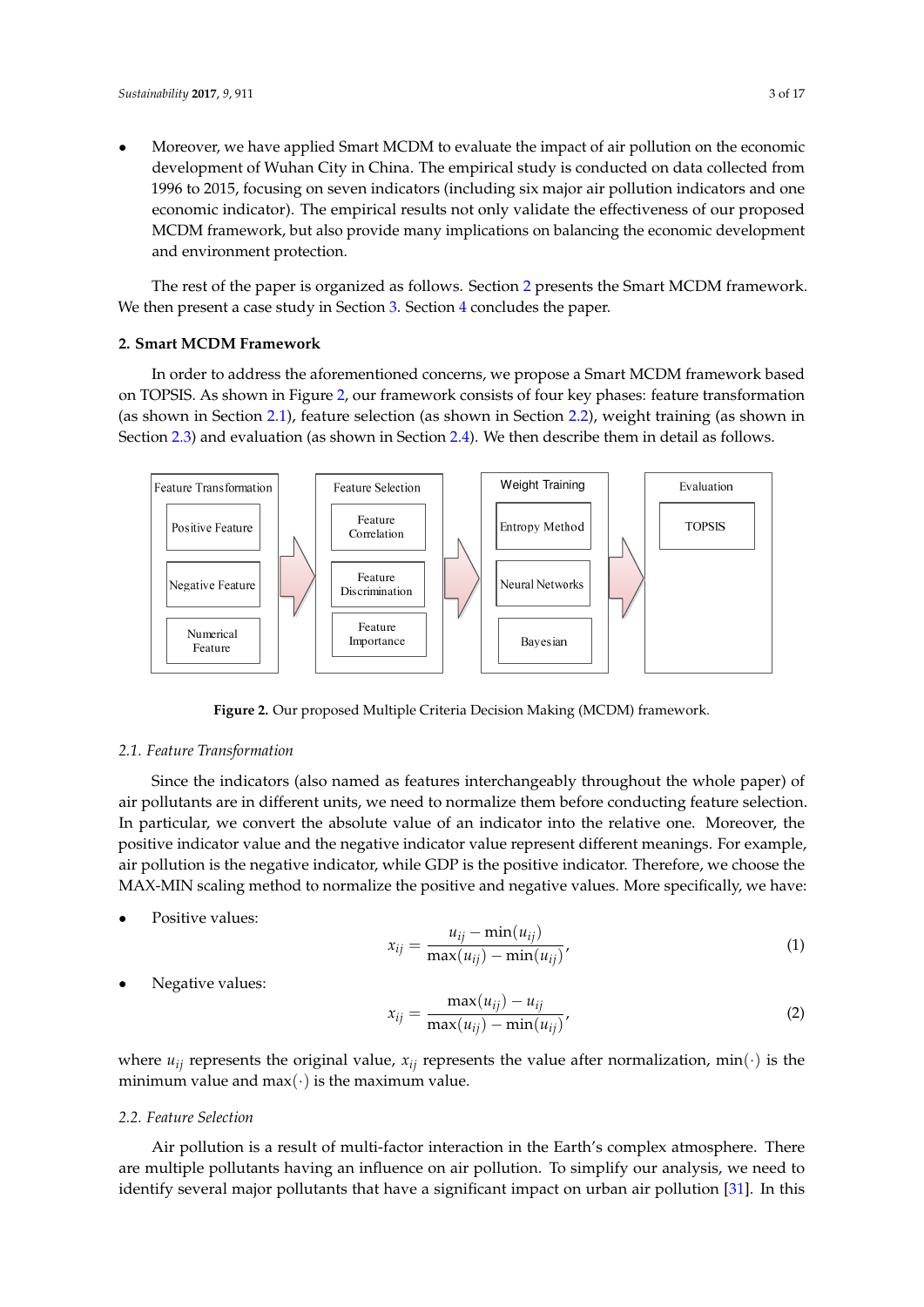paper, we mainly consider the following major air pollutants according to China ambient air quality standards (i.e., GB3095-2012 standard [\[32\]](#page-15-19)): sulfur dioxide (SO<sub>2</sub>), nitrogen dioxide (NO<sub>2</sub>), Particulate Matter with a diameter of 10  $\mu$ m or less (PM<sub>10</sub>) and particulate matter with a diameter of 2.5  $\mu$ m or less ( $PM_{2.5}$ ). It is worth mentioning that  $PM_{2.5}$  has been considered only after 1 January 2016 when China's new ambient air quality standard came into force (though Wuhan City released the four-year data of PM2.5 from 2012 to 2016 since it is one of the experimental cities in China). Since most of the information of  $PM_{2.5}$  is missing for the years from 1996 to 2015, we do not consider  $PM_{2.5}$  in this paper.

#### <span id="page-3-0"></span>*2.3. Weight Training*

<span id="page-3-1"></span>Figure [3](#page-3-1) shows the weight training procedure. In particular, we first use the entropy method to obtain the initial weights for the indicators, as shown in Section [2.3.1.](#page-3-2) In order to solve the correlation of initial weights, we then use Back-Propagation (BP) neural networks to train the weights, as shown in Section [2.3.2.](#page-4-0)



**Figure 3.** Weight training procedure.

#### <span id="page-3-2"></span>2.3.1. Entropy Method to Determine Initial Weights

In information theory, entropy is a measure of uncertainty [\[33\]](#page-15-20). In this paper, we use the entropy method [\[27\]](#page-15-14) to determine the weights of the indicators. In particular, we have the following equation to calculate the entropy denoted by *H*(*χ*) of information *χ*:

$$
H(\chi) = -\sum_{i=1}^{m} P(\chi_i) \ln P(\chi_i), \qquad (3)
$$

where  $\chi_i$  is the *i*-th value (there are in total *m* states) and  $P(\chi_i)$  is the probability of the *i*-th state.

The entropy can be used to evaluate the randomness and the disorder degree of an event (or an indicator). In other words, the bigger the indicator is, the higher the influence on the comprehensive evaluation, implying smaller entropy. In this paper, we select *m* data samples and *n* indicators for evaluation, which construct a matrix  $X = (x_{ij})_{m \times n}$ .

We propose Algorithm [1](#page-4-1) to generate the initial weights. The main idea of Algorithm 1 can be summarized as the following steps.

1. Normalization of indicators: Since the indicators of air pollutants are in different units, we need to normalize them first. In particular, we can use the feature transformation method in Section [2.1](#page-2-2) to solve this issue.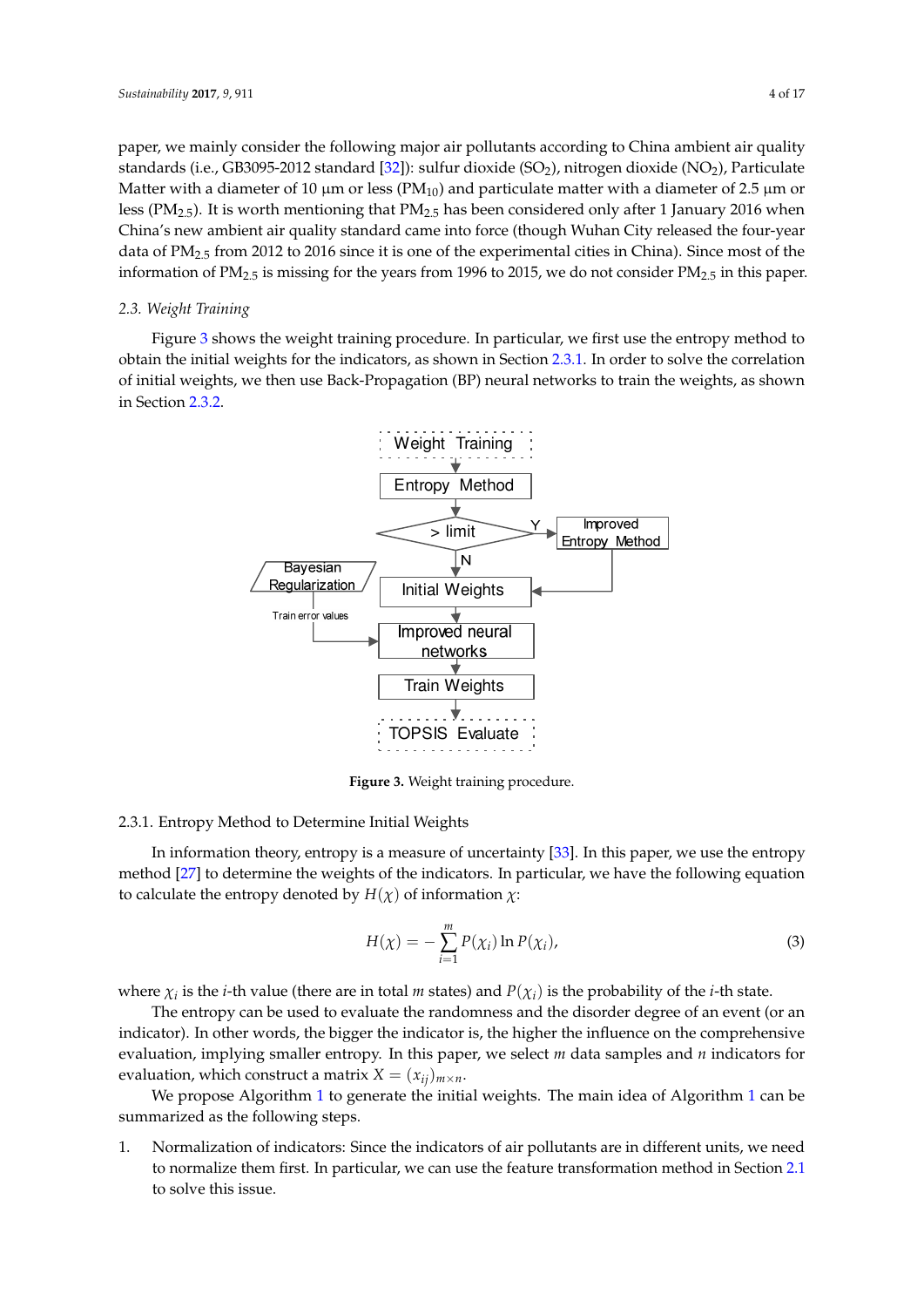2. Calculation of the entropy measure: We then calculate the entropy measure of the *i*-th sample under indicator *j* (*j* is ranging from one to *n*) by the following equation:

<span id="page-4-2"></span>
$$
e_j = -k \cdot \sum_{i=1}^{m} p(x_{ij}) \cdot \ln p(x_{ij}), \qquad (4)
$$

where *k* is the proportional parameter [\[34\]](#page-15-21). If we choose  $e_j \in [0,1]$ , then  $k = (\ln m)^{-1}$  [\[27\]](#page-15-14). We next have  $h_j = 1 - e_j$  from Equation [\(4\)](#page-4-2).

3. Calculation of the entropy weight: We then calculate the entropy weight of each *j* as follows,

<span id="page-4-4"></span>
$$
w_j = \frac{h_j}{\sum_{j=1}^n h_j}.\tag{5}
$$

4. Calculation of redundancy (weight correction): When any element *w<sup>j</sup>* needs to be corrected (i.e.,  $w_j > 0.25$ ), we first correct the weight as  $w_k^* = 0.25$ . Then, the remaining part of  $w_k - 0.25$  will be assigned to other *m* − 1 weights proportionally according to the following equation:

<span id="page-4-3"></span>
$$
w_j^* = w_j + \frac{w_k}{\sum_{j=1}^n w_j} \cdot (w_k - 0.25), \tag{6}
$$

where *k* is the index of the element that needs to be corrected and  $j \neq k$ . We then obtain the corrected entropy weight  $W^* = (w_1^*, w_2^*, w_3^*, ..., w_n^*)$ . If any weight in  $W^*$  needs the correction again (i.e.,  $W_k^* > 0.25$ ), we repeat the above steps until no more corrections are need.

### <span id="page-4-1"></span>**Algorithm 1** Improved entropy weight method.

1:  $k := 1/\ln(m)$ 2: **for**  $j := 1$  to  $n$  **do** 3: calculate each  $e_j := -k \cdot \sum_{i=1}^m p(x_{ij}) \cdot \ln p(x_{ij})$ 4: **end for** 5:  $h_j := 1 - e_j$ 6:  $w_j := h_j / \sum_{j=1}^n (h_j)$ 7: **while**  $w_j^* > 0.25$  do 8: correct the *n* weights according to Equation [\(6\)](#page-4-3). 9: **end while**

#### <span id="page-4-0"></span>2.3.2. Integration of Bayesian Regularization and BP Neural Networks to Train Weights

Although the entropy method is an objective evaluation method to obtain the initial weights, there is a correlation between the weights. In order to obtain objective weights, we introduce the Back-Propagation (BP) neural network to train initial weights obtained by the aforementioned entropy method. Since the parameters of the neural networks are generally selected according to experiential knowledge (resulting in the local optimum [\[35\]](#page-15-22)), we use Bayesian regularization to improve the training procedure of BP neural networks. Before the formal introduction of our method, we firstly briefly review the Artificial Neural Network (ANN) as follows.

#### Artificial Neural Network

ANN [\[35\]](#page-15-22) was proposed to simulate the intelligent process of the human brain. ANN is mainly composed of artificial neurons, the ANN learning model and network topology. Figure [4](#page-5-0) depicts a neural network training procedure. In particular, there are four basic elements in ANN:

- A set of neurons (corresponding to the synapses of biological neurons).
- A unit to calculate the weighted sum (linear combination) of the input signals.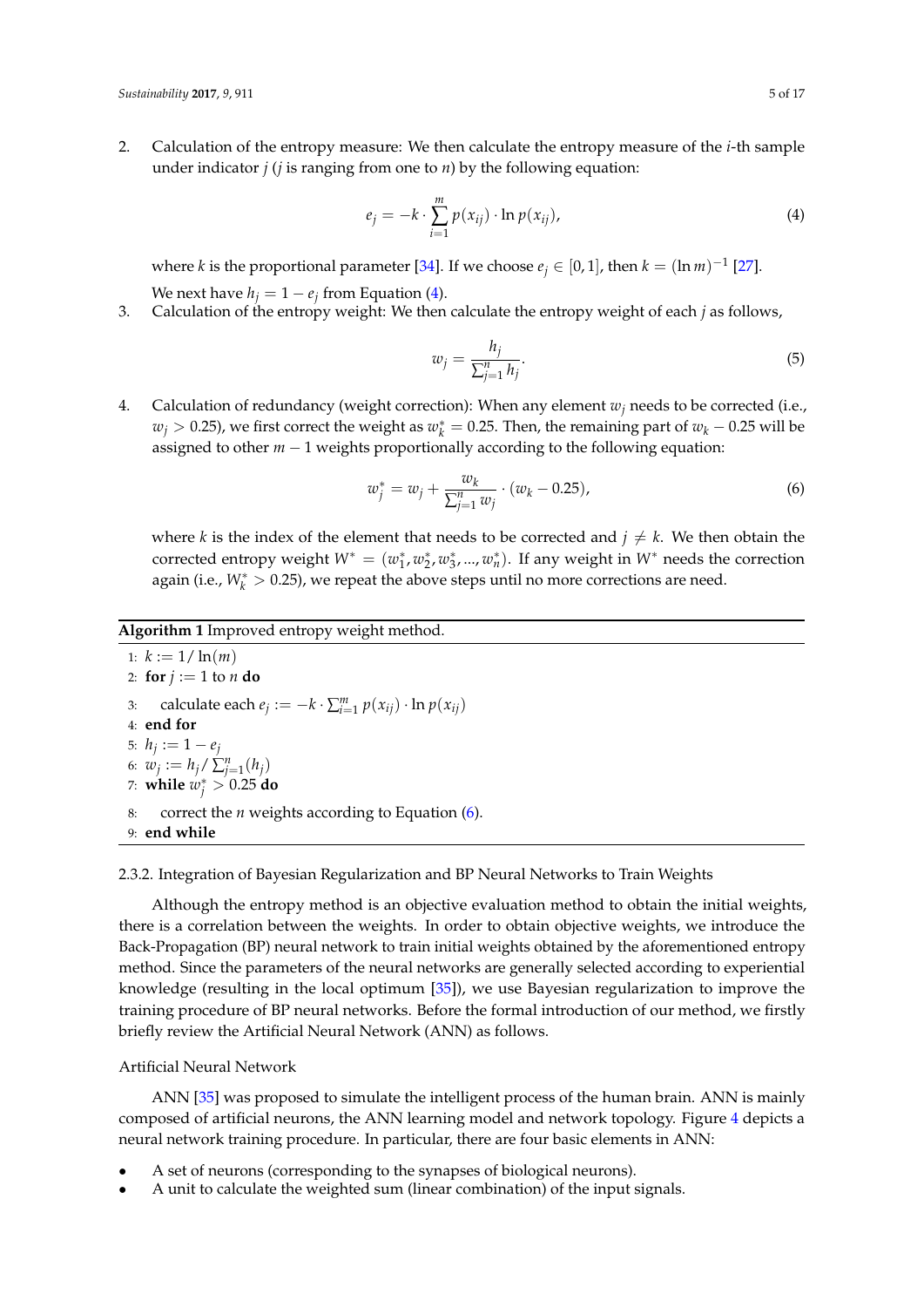- A non-linear activation function.
- A threshold  $\theta_k$ .

More specifically, we can represent the above process as the following equation:

$$
u_k = \sum_{j=1}^n w_{kj} x_j, v_k = u_k - \theta_k, y_k = \phi(v_k),
$$
\n(7)

<span id="page-5-0"></span>where  $x_1, x_2, x_3, ..., x_n$  are input signals,  $w_{k1}, w_{k2}, w_{k3}, ..., w_{kn}$  are weights of neurons,  $v_k$  is the value of neural networks,  $u_k$  is the linear combination,  $\theta_k$  is the threshold,  $\phi(*)$  is activation function and  $y_k$  is the output.



**Figure 4.** Neural network training procedure.

Training Parameter Selection on the BP Neural Network

The BP neural network is a nonlinear general transformation unit composed of a feed-forward network. There are two phases in the BP neural network: propagation and weight updating. Specifically, an input vector is propagated in the layer-by-layer manner through the network until it finally reaches the output layer. A comparison between the output and the desired output is then conducted, and an error value is calculated for each neuron in the output layer. Then, the error values are propagated back to the network starting from the output to each backward layer. In this manner, each neuron is then associated with an error value (roughly representing the contribution to the original output). This process will repeat until the error reaches an acceptable level.

In this paper, the idea of training weight is to use the existing features as the input vector. We then choose the training sample set as the input sample. We next choose the initial weights as the output so that we can determine the number of layers, the number of neurons in each layer and the learning parameters. In the sample set, the factor quantization value is known (i.e., the factor score). After initialization, the network weights are obtained through network training. In order to obtain the corrected weights in features, we need to calculate the correlation between the network weights. During the process, how to choose the appropriate training parameters is a key for the efficiency of BP neural networks. We next analyze the selection of the training parameters.

- Expected error: In BP neural network training process, it is important to choose a proper value of the expected error. For example, if the expected error is too small, the same set of sample data will be used repeatedly, resulting in over-fitting, while choosing a larger value of the expected error can also lead to a larger number of training times. In general, the empirical value is 0.0001, while we choose 0.00049 by using the Bayesian regulation method (shown as follows) in this paper.
- Number of hidden nodes: In this paper, we use a method named the Trial-And-Error (TAE) method to determine the number of hidden nodes. First, we set fewer hidden nodes in the network. We then gradually increase the number of hidden nodes. When the error reaches the minimum, we then obtain the number of the hidden nodes.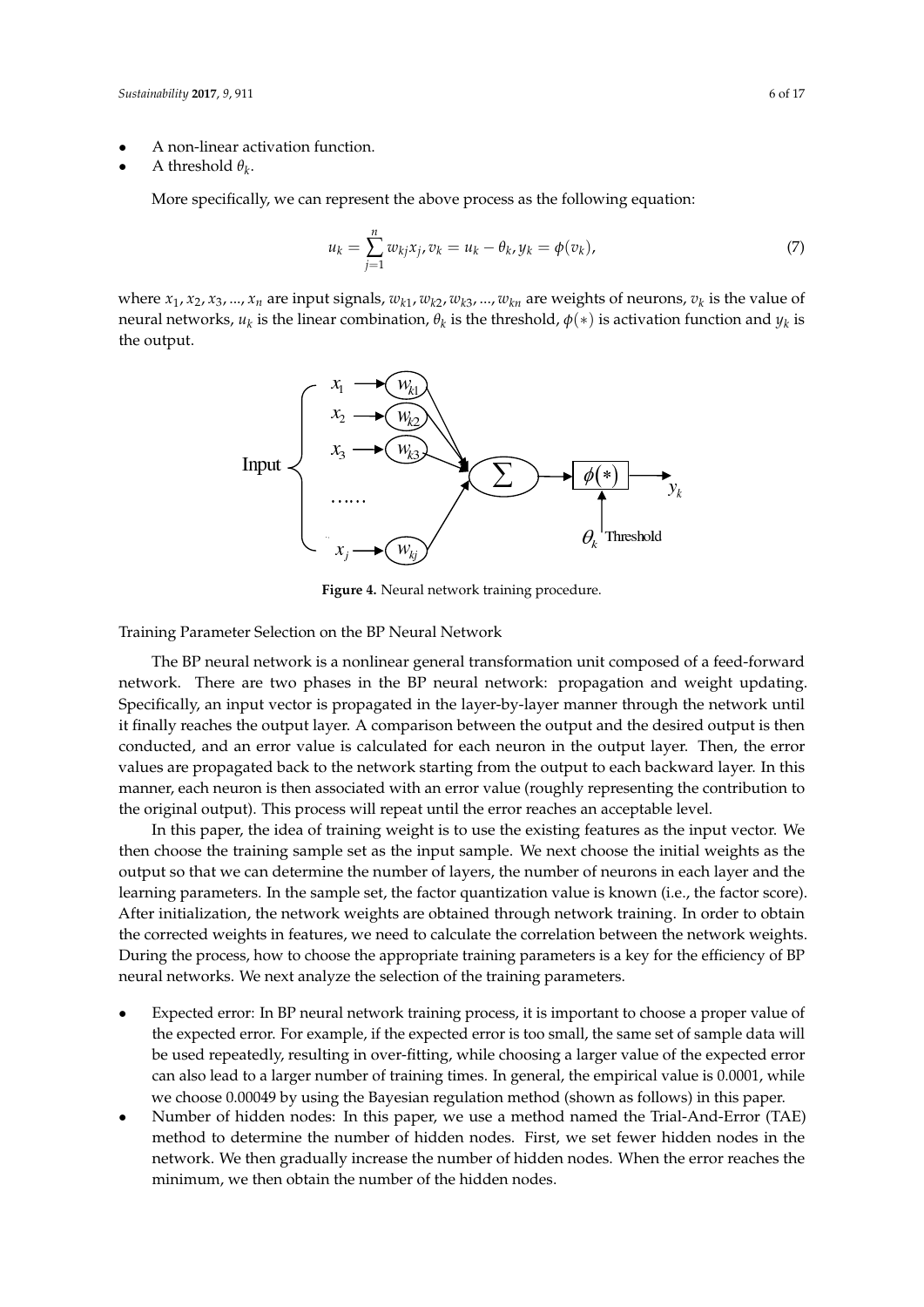- Number of layers: It is shown in [\[35\]](#page-15-22) that the feed-forward network with a single hidden layer can map all continuous functions. It is true that increasing the number of hidden layers can reduce the training error while it can also result in the complex structure. In fact, as indicated above, increasing the number of nodes can also reduce the training error. Therefore, we choose a three-layer feed-forward network with a single hidden layer in this paper.
- Activation function: According to the characteristics of ANN approximation, the activation function of the hidden layer is sigmoidal function that can be expressed as follows,

$$
y = f(x) = \frac{1}{1 + e^{-\lambda x}}.\tag{8}
$$

where  $\lambda$  is the modifier [\[35\]](#page-15-22). Without loss of generality, we choose  $\lambda = 1$  in this paper.

Bayesian Regularization Improves the BP Neural Network

One of disadvantages of the BP neural network is that the learning process is easily trapped in the local minimum resulting in poor network scalability. In this paper, we use regularization to limit the scale of network weights so that we can improve the generalization of neural networks. In particular, we consider Bayesian regularization, which is a method to estimate the regularization parameters based on Bayesian methods [\[36\]](#page-16-0). It is worth mentioning that there are many methods to improve or optimize the weights of the neural networks, including Genetic Algorithms (GA), Particle Swarm Optimization (PSO), etc. [\[37](#page-16-1)[–39\]](#page-16-2). In this paper, we choose Bayesian regularization mainly because the data in our study are scarce, and the Bayesian method can improve the performance of neural networks (by reducing the training iterations) [\[36\]](#page-16-0). One of our future works is to use other methods, such as GA and PSO, to optimize the weights in neural networks.

The main idea of Bayesian regularization is described as follows: (1) we first give a set of training samples  $S = (p_1, t_1)$ ,  $(p_2, t_3)$ ,  $(p_3, t_3)$ , ...,  $(p_m, t_m)$ ; (2) we then find the effective approximation function to minimize the error through neural network learning process. Figure [5](#page-7-2) depicts a Bayesian neural network training procedure. In particular, we choose the mean square sum error function defined as follows,

$$
E_D = \frac{1}{n} \sum_{t=1}^{n} (t_i - a_i)^2,
$$
\n(9)

where *n* is the number of samples,  $t_i$  is the expected output value and  $a_i = f(p_i)$  is the actual output value for the network. In order to improve the generalization ability, we can add the arithmetic average of the network weights in the objective function. We then have the objective function as follows,

$$
F = \beta E_D + \alpha E_W,\tag{10}
$$

where  $E_W = \frac{1}{m} \sum_{i=1}^m w_i^2$  is the summation of the squares of the network weights,  $w_i$  is the neural network connection weight, *m* is the number of neural network connection weights and *α* and *β* are the parameters of the objective function. Bayesian regularization can adjust *α* and *β* in the network training process so that it can effectively control the complexity of the network under the promise of the square sum error. In Section [3.2,](#page-9-0) we will demonstrate the significant performance improvement of Bayesian regularization neural networks over the conventional neural networks.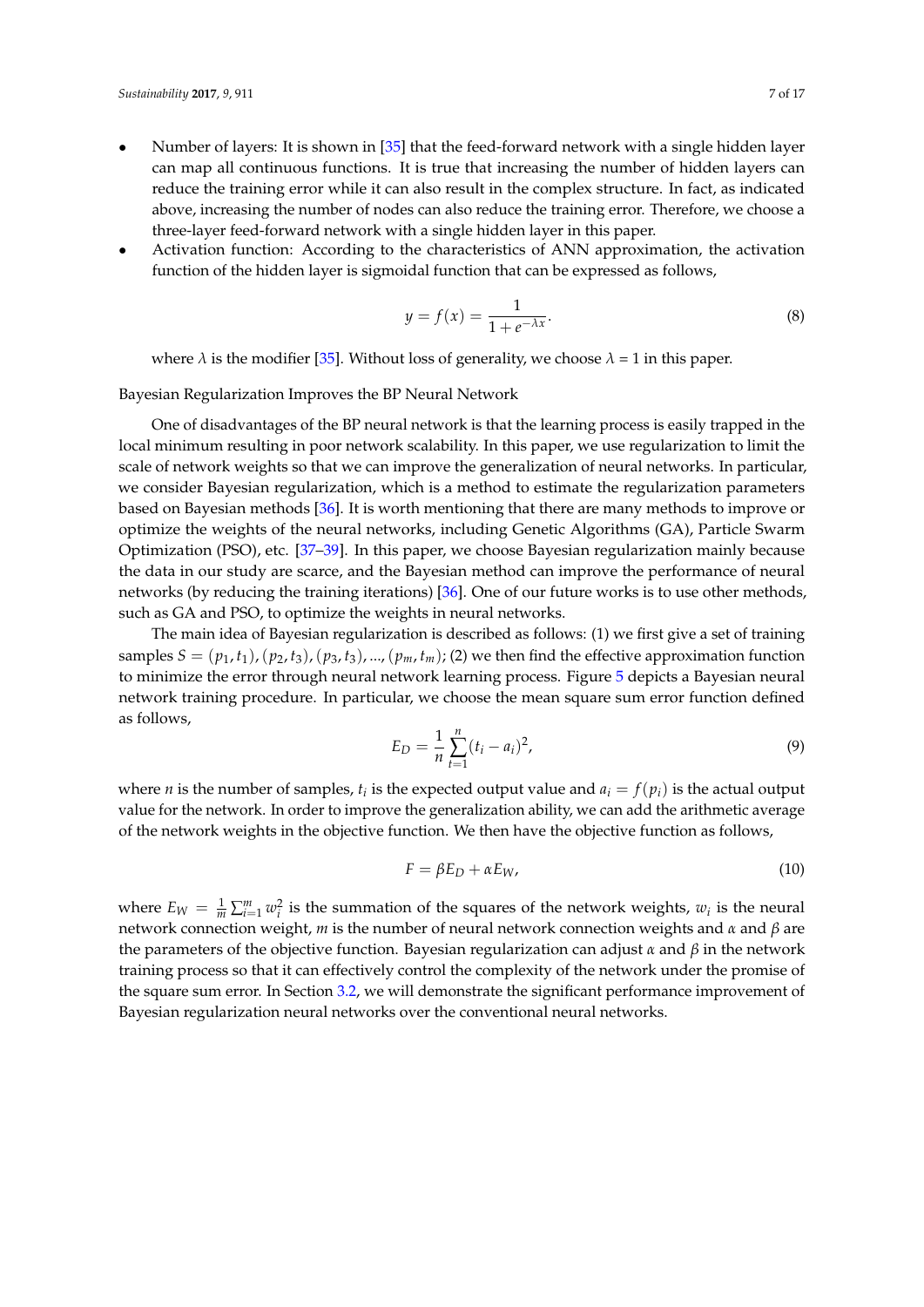<span id="page-7-2"></span>

**Figure 5.** Bayesian training procedure.

## <span id="page-7-1"></span>*2.4. Evaluation Based on TOPSIS*

The main idea of TOPSIS is that the optimal evaluation object should have the shortest geometric distance from the positive ideal solution and the longest geometric distance from the negative ideal solution. In this paper, we use TOPSIS to evaluate the impacts of various air pollutants on the air pollution. In particular, we first use Equation [\(1\)](#page-2-4) or Equation [\(2\)](#page-2-5) to normalize the original datasets. More specifically, we denote  $Y = (y_1, y_2, y_3, ..., y_j) = y_{ij}$  by the normalized matrix.

We then determine the optimal sample and the worst sample of each indicator. Specifically, the optimal sample is constructed by using the maximum value of each indicator in all samples. The minimum sample of each indicator is used to construct the worst sample. We denote the optimal sample and the worst sample by *Y* <sup>+</sup> and *Y* <sup>−</sup>, respectively. More specifically, they can be represented by the following equations:

$$
Y^{+} = (y_1^{+}, y_2^{+}, ..., y_n^{+}), Y^{-} = (y_1^{-}, y_2^{-}, ..., y_n^{-}),
$$
\n(11)

where  $y_j^+ = \max_{1 \le i \le m} y_{ij}$  and  $y_j^- = \max_{1 \le i \le m} y_{ij}$ ,  $j = 1, 2, ...n$ .

We next calculate the relative distance from each sample point to the optimal sampling point denoted by *C<sup>i</sup>* , which can be calculated by the following equation,

<span id="page-7-3"></span>
$$
C_i = \frac{D_i^-}{D_i^+ + D_i^-},\tag{12}
$$

where  $D_i^+$  is the distance from each sample point to the optimum sample point and  $D_i^ \int_{i}^{-}$  is the distance from each sample point to the worst sample point. More specifically,  $D_i^+ = \sqrt{\sum_{j=1}^n (y_{ij} - y_j^+)^2}$ ,  $D_i^- =$  $\sqrt{\sum_{j=1}^{n}(y_{ij}-y_j)}$  $j^{\text{-}}$ ,  $j^{\text{-}}$ , *i* = 1, 2, ...*m*. In this paper, we mainly concentrate on the indicator of air pollution denoted by *C*(Air Pollution) and the joint indicator of both air pollution and GDP denoted by *C*(Air Pollution and GDP). In Section [3,](#page-7-0) we will evaluate them by using our proposed MCDM framework.

#### <span id="page-7-0"></span>**3. Case Study**

We choose the sample dataset of the air pollution of Wuhan City in China [\[40\]](#page-16-3). This dataset has been issued by Wuhan Environmental Protection Bureau from 1996 to 2015. We select six major air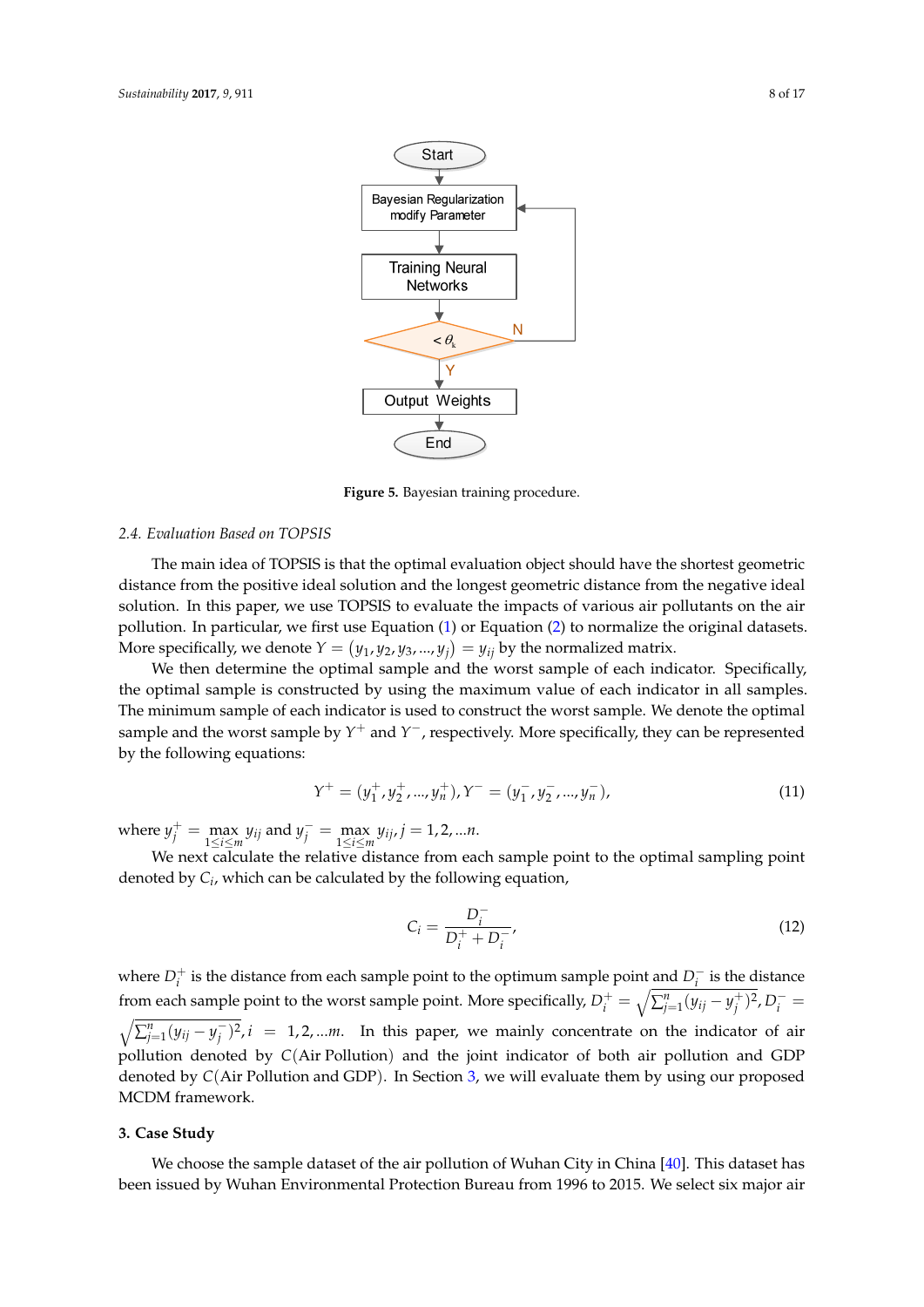pollutants according to the Chinese GB3095-2012 standard [\[32\]](#page-15-19). Moreover, we choose the sample dataset about the Gross Domestic Product (GDP) of Wuhan City in China from 1996 to 2015, which has been issued by the Wuhan Municipal Bureau of Statistics [\[41\]](#page-16-4).

We apply the proposed analytical model (presented in Section [2\)](#page-2-0) to evaluate the impacts of air pollution on the economic development in the case study of Wuhan City of China. It is worth mentioning that multiple criteria are imperfect and contain uncertain factors during the analysis. Thus, our proposed Smart MCDM can offer the solution to this multi-criteria problem. Figure [6](#page-8-0) depicts the analytical process. We next describe the different phases in details.

<span id="page-8-0"></span>

**Figure 6.** Analytical framework.

#### *3.1. Feature Selection*

There are six major air pollutants according to China Ambient air quality standards (i.e., GB3095-2012 standard [\[32\]](#page-15-19)): sulfur dioxide (SO<sub>2</sub>), nitrogen dioxide (NO<sub>2</sub>), ozone (O<sub>3</sub>), carbon monoxide (CO),  $PM_{2.5}$  and  $PM_{10}$ . Note that the information of  $PM_{2.5}$  is missing for the years from 1996 to 2015 since it has been considered only after 1 January 2016 when China's new air quality standard came into force. Therefore, we do not consider  $PM_{2.5}$  in this paper. Before applying our proposed Smart MCDM model to TOPSIS evaluation, we need to quantify the importance of every indicator in the sample data. Specifically, we choose the indicators that contribute the most to our model. In this paper, we use Principal Component Analysis (PCA) [\[42\]](#page-16-5) to extract the most influential indicators. The problem of choosing the number of components is still open as indicated in [\[43\]](#page-16-6), though it is suggested that we should choose 5 to 10-times as many subjects as variables [\[44](#page-16-7)[,45\]](#page-16-8). Therefore, we follow the guidelines [\[42](#page-16-5)[,46\]](#page-16-9) to analyze the accumulative variance of these air pollutants and finally choose the three most influential indicators, i.e.,  $SO_2$ ,  $NO_2$  and  $PM_{10}$ . As shown in Table [1,](#page-9-1) the three most influential indicators  $(SO_2, NO_2, PM_{10}$  with bold fonts) contribute to 94.319% among all of the indicators, satisfying the requirement of the guidelines according to [\[42](#page-16-5)[,46\]](#page-16-9). In addition to the above air pollutants, there are also other air pollution indicators, such as dustfall, potential of hydrogen (pH)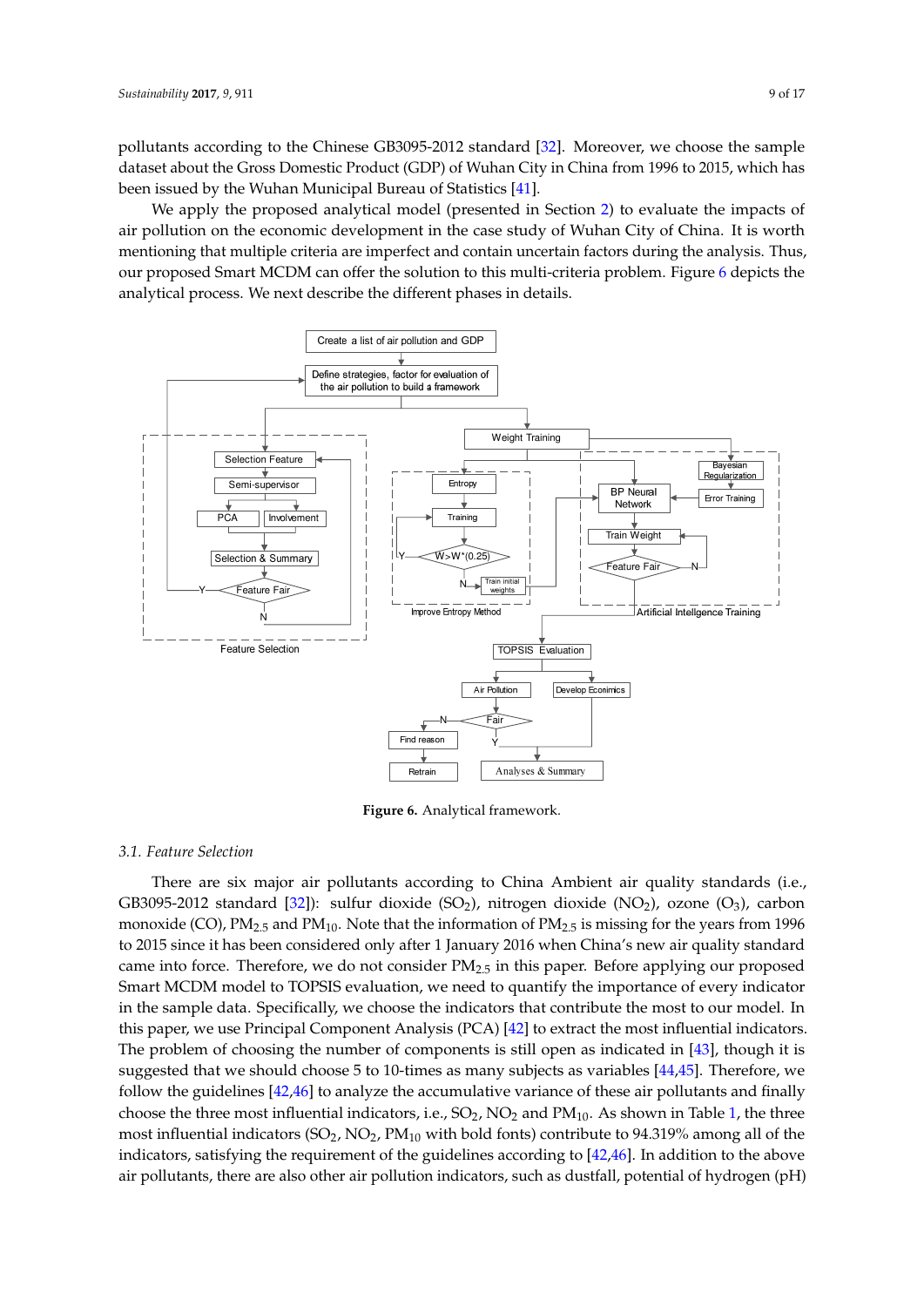<span id="page-9-1"></span>of precipitation and the Air Quality Index (AQI), which will be used with the above three major air pollutants to measure the air quality.

| Indicator       | <b>Total Value</b> |        | Variance (%) Accumulative Total (%) |
|-----------------|--------------------|--------|-------------------------------------|
| SO <sub>2</sub> | 2.724              | 54.479 | 54.479                              |
| NO <sub>2</sub> | 1.162              | 23.248 | 77.727                              |
| $PM_{10}$       | 0.830              | 16.592 | 94.319                              |
| $O_3$           | 0.179              | 3.590  | 97.908                              |
| $\overline{C}$  | 0.105              | 2.092  | 100.000                             |

**Table 1.** Accumulative Variance based on the PCA method.

## <span id="page-9-0"></span>*3.2. Weight Training*

We then conduct weight training on the air pollution indicators and GDP. In particular, we first normalize the indicators according to Section [2.1.](#page-2-2) More specifically,  $SO_2$ ,  $NO_2$ ,  $PM_{10}$ , dustfall and AQI are negative indicators according to Equation [\(2\)](#page-2-5) while pH and GDP are positive indicators according to Equation [\(1\)](#page-2-4). We next use entropy method according to Algorithm [1](#page-4-1) to obtain the initial weights of each indicator. Table [2](#page-9-2) presents the initial weights of the indicators from 1996 to 2015.

<span id="page-9-2"></span>**Table 2.** Initial weights obtained by the entropy method for Air Quality Index.

| Year | SO <sub>2</sub> | NO,    | $PM_{10}$ | <b>Dustfall</b> | pH     | AQI    |
|------|-----------------|--------|-----------|-----------------|--------|--------|
| 1996 | 0.0346          | 0.0252 | 0.0277    | 0.0002          | 0.1003 | 0.0590 |
| 1997 | 0.0346          | 0.0140 | 0.0078    | 0.0023          | 0.0974 | 0.0522 |
| 1998 | 0.0303          | 0.0001 | 0.0004    | 0.0098          | 0.0953 | 0.0431 |
| 1999 | 0.0519          | 0.0084 | 0.0001    | 0.0251          | 0.0694 | 0.0317 |
| 2000 | 0.0606          | 0.0631 | 0.0212    | 0.0436          | 0.0591 | 0.0703 |
| 2001 | 0.0519          | 0.0645 | 0.0537    | 0.0502          | 0.0850 | 0.0408 |
| 2002 | 0.0476          | 0.0617 | 0.0554    | 0.0409          | 0.0228 | 0.0227 |
| 2003 | 0.0390          | 0.0631 | 0.0606    | 0.0469          | 0.0002 | 0.0385 |
| 2004 | 0.0303          | 0.0617 | 0.0558    | 0.0633          | 0.0155 | 0.0340 |
| 2005 | 0.0260          | 0.0687 | 0.0641    | 0.0651          | 0.0269 | 0.0522 |
| 2006 | 0.0216          | 0.0700 | 0.0649    | 0.0530          | 0.0166 | 0.0522 |
| 2007 | 0.0043          | 0.0645 | 0.0654    | 0.0545          | 0.0124 | 0.0476 |
| 2008 | 0.0003          | 0.0561 | 0.0632    | 0.0565          | 0.0197 | 0.0612 |
| 2009 | 0.0303          | 0.0561 | 0.0667    | 0.0660          | 0.0238 | 0.0703 |
| 2010 | 0.0433          | 0.0519 | 0.0654    | 0.0624          | 0.0477 | 0.0680 |
| 2011 | 0.0519          | 0.0533 | 0.0688    | 0.0651          | 0.0767 | 0.0862 |
| 2012 | 0.0909          | 0.0561 | 0.0700    | 0.0732          | 0.0487 | 0.0928 |
| 2013 | 0.0779          | 0.0477 | 0.0584    | 0.0708          | 0.0477 | 0.0002 |
| 2014 | 0.1299          | 0.0547 | 0.0632    | 0.0738          | 0.0487 | 0.0295 |
| 2015 | 0.1426          | 0.0589 | 0.0671    | 0.0774          | 0.0860 | 0.0476 |

<span id="page-9-3"></span>We then calculate the entropy measure according to Equation [\(4\)](#page-4-2). Table [3](#page-9-3) presents the results.

|  |  |  | Table 3. Entropy of each indicator. |
|--|--|--|-------------------------------------|
|--|--|--|-------------------------------------|

|  |  | Indicator $SO_2$ $NO_2$ $PM_{10}$ Dustfall pH AQI |  |
|--|--|---------------------------------------------------|--|
|  |  | Weights 0.9187 0.9600 0.9444 0.9490 0.9262 0.9632 |  |

We then calculate the entropy weight of each indicator according to Equation [\(5\)](#page-4-4) and list the results in Table [4.](#page-10-0)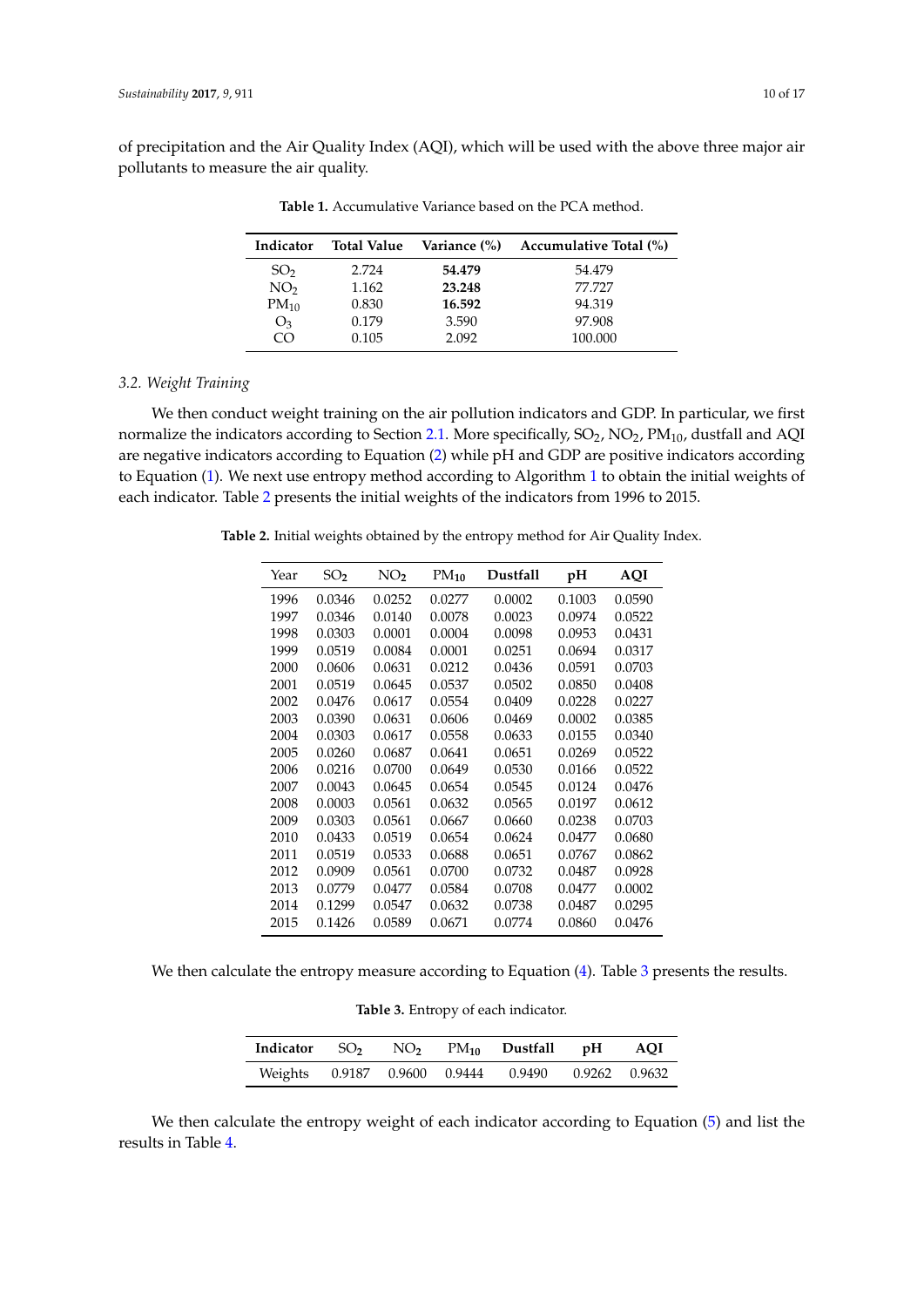**Table 4.** Entropy weight.

| Indicator $SO_2$ $NO_2$ $PM_{10}$ Dustfall pH AQI |  |                                                   |  |
|---------------------------------------------------|--|---------------------------------------------------|--|
|                                                   |  | Weights 0.2401 0.1181 0.1642 0.1508 0.2179 0.1088 |  |

<span id="page-10-0"></span>We next use BP neural networks to train the weights. In particular, we use Bayesian regularization to improve BP neural networks in terms of training times to achieve the goal (i.e., the square sum of the error). The experiments are conducted on a PC with Intel dual-core 2.3-GHz CPU, 8 GB DDR3 RAM and 500 GB HDD. Figure [7](#page-10-1) shows the performance comparison between non-Bayesian BP neural networks (non-Bayesian) and BP neural networks with Bayesian regularization (Bayesian NN). More specifically, it is shown in Figure [7](#page-10-1) that Bayesian NN only requires 228 iterations to achieve the goal of 4.90  $\times$  10<sup>-4</sup>, while Non-Bayesian requires 373 iterations to achieve the goal of 9.89  $\times$  10<sup>-5</sup>. This result implies that our proposed Bayesian regularization method can significantly reduce the number of training times. After applying Bayesian regularization to BP neural networks, we then obtain the trained weights as shown in Table 5.

<span id="page-10-1"></span>

<span id="page-10-2"></span>**Figure 7.** Non-Bayesian BP neural networks (non-Bayesian) versus BP neural networks with Bayesian regularization (Bayesian NN) in terms of training times.

| Indicator $SO_2$ $NO_2$ $PM_{10}$ Dustfall pH AQI |  |                                                   |  |
|---------------------------------------------------|--|---------------------------------------------------|--|
|                                                   |  | Weights 0.2280 0.1023 0.1718 0.1602 0.2239 0.1125 |  |

<span id="page-10-3"></span>In the next step, we take GDP per capita (perGDP) into account. Similarly, we also apply entropy method to train seven weights together and obtain the results as shown in Table [6.](#page-10-3)

**Table 6.** Weights after training (including GDP).

|  |  |                                                          |  | Indicator $SO_2$ $NO_2$ $PM_{10}$ Dustfall pH AQI PerGDP |
|--|--|----------------------------------------------------------|--|----------------------------------------------------------|
|  |  | Weights 0.1619 0.0797 0.1107 0.1017 0.1470 0.0734 0.3257 |  |                                                          |

Since the weight of perGDP is too large and has to be adjusted, we then apply the improved entropy method (according to Algorithm [1\)](#page-4-1) to recalculate the weight and obtain the corrected weights in Table [7.](#page-11-0)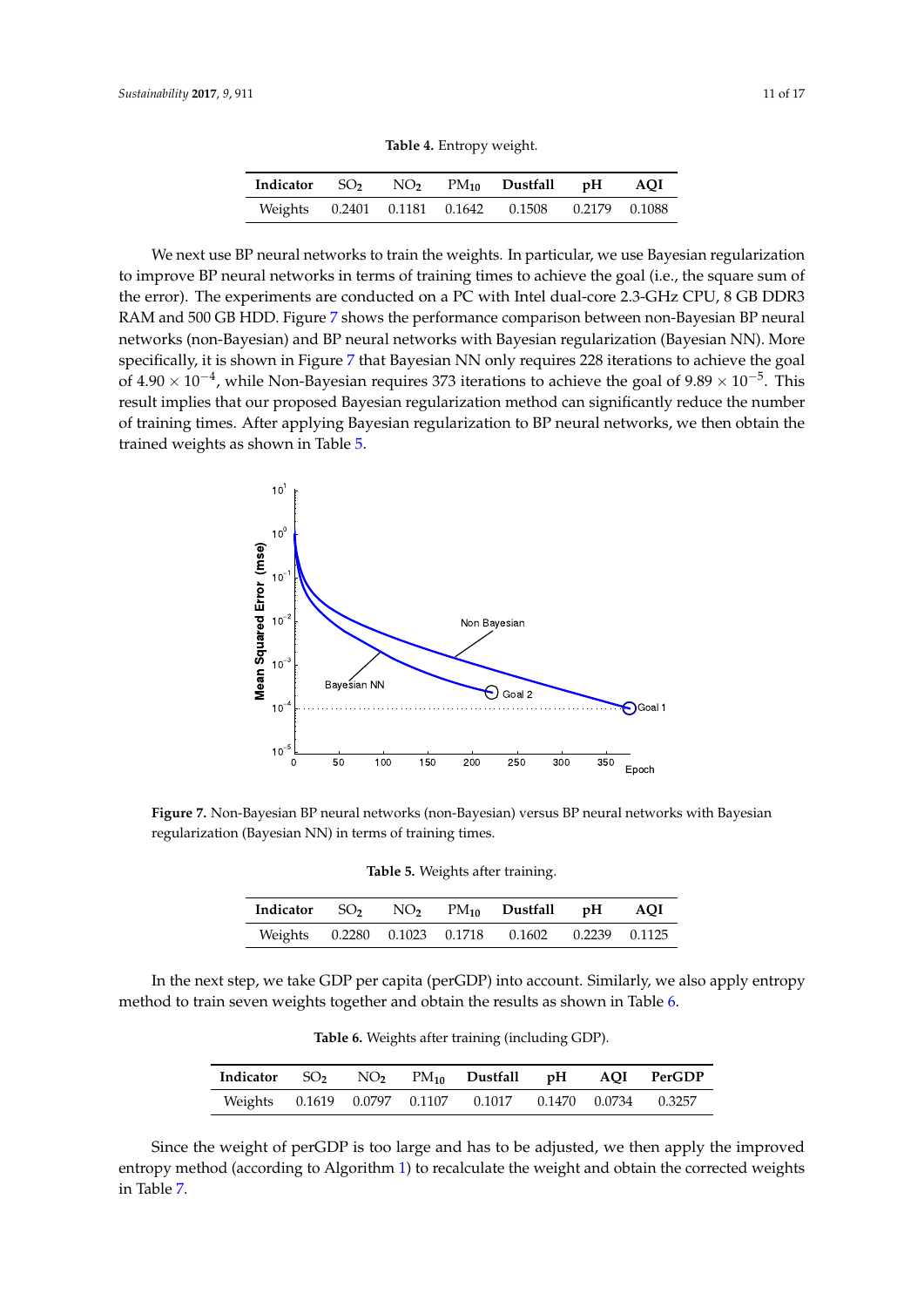**Table 7.** Weights by improved entropy (including GDP).

<span id="page-11-0"></span>

| Indicator $SO_2$ $NO_2$ $PM_{10}$ Dustfall pH AQI PerGDP |  |                                                        |  |  |
|----------------------------------------------------------|--|--------------------------------------------------------|--|--|
|                                                          |  | Weights 0.0472 0.0126 0.0126 0.0126 0.0126 0.0126 0.25 |  |  |

<span id="page-11-1"></span>Similarly, we use BP neural network to train the weights again and obtain the final results as shown in Table [8.](#page-11-1)

**Table 8.** Weights after training (including GDP).

|  |  | Indicator $SO_2$ $NO_2$ $PM_{10}$ Dustfall pH AQI PerGDP |  |  |
|--|--|----------------------------------------------------------|--|--|
|  |  | Weights 0.0557 0.0272 0.0093 0.0069 0.0230 0.0064 0.2353 |  |  |

#### *3.3. TOPSIS Evaluation*

<span id="page-11-2"></span>We then use TOPSIS to evaluate all of the indicators of air pollution. In particular, we first construct weighted decision matrix  $V = (v_{ij})_{m \times n}$  after determining the weights in the previous procedure. Table [9](#page-11-2) lists the results.

| Year | SO <sub>2</sub> | NO,     | $PM_{10}$ | <b>Dustfall</b> | pH      | AQI     |
|------|-----------------|---------|-----------|-----------------|---------|---------|
| 1996 | 0.00790         | 0.00258 | 0.00476   | 0.00002         | 0.02246 | 0.00663 |
| 1997 | 0.00790         | 0.00143 | 0.00134   | 0.00037         | 0.02181 | 0.00587 |
| 1998 | 0.00691         | 0.00001 | 0.00007   | 0.00157         | 0.02135 | 0.00485 |
| 1999 | 0.01184         | 0.00086 | 0.00002   | 0.00402         | 0.01555 | 0.00357 |
| 2000 | 0.01382         | 0.00646 | 0.00364   | 0.00699         | 0.01322 | 0.00791 |
| 2001 | 0.01184         | 0.00660 | 0.00922   | 0.00805         | 0.01903 | 0.00459 |
| 2002 | 0.01086         | 0.00631 | 0.00952   | 0.00655         | 0.00510 | 0.00255 |
| 2003 | 0.00888         | 0.00646 | 0.01041   | 0.00752         | 0.00005 | 0.00434 |
| 2004 | 0.00691         | 0.00631 | 0.00959   | 0.01014         | 0.00348 | 0.00383 |
| 2005 | 0.00592         | 0.00703 | 0.01101   | 0.01043         | 0.00603 | 0.00587 |
| 2006 | 0.00493         | 0.00716 | 0.01116   | 0.00849         | 0.00371 | 0.00587 |
| 2007 | 0.00099         | 0.00660 | 0.01123   | 0.00873         | 0.00278 | 0.00536 |
| 2008 | 0.00007         | 0.00574 | 0.01086   | 0.00905         | 0.00441 | 0.00689 |
| 2009 | 0.00691         | 0.00574 | 0.01145   | 0.01057         | 0.00534 | 0.00791 |
| 2010 | 0.00987         | 0.00531 | 0.01123   | 0.01000         | 0.01067 | 0.00765 |
| 2011 | 0.01184         | 0.00545 | 0.01183   | 0.01042         | 0.01717 | 0.00969 |
| 2012 | 0.02073         | 0.00574 | 0.01202   | 0.01172         | 0.01090 | 0.01044 |
| 2013 | 0.01777         | 0.00488 | 0.01004   | 0.01135         | 0.01067 | 0.00002 |
| 2014 | 0.02961         | 0.00560 | 0.01086   | 0.01182         | 0.01090 | 0.00332 |
| 2015 | 0.03251         | 0.00603 | 0.01153   | 0.01240         | 0.01926 | 0.00536 |

**Table 9.** Normalization for TOPSIS in air pollution.

We next calculate the relative distance from the sample point to the optimal sampling point according to Equation [\(12\)](#page-7-3) and obtain the results as shown in Table [10.](#page-12-0) In addition, Table [10](#page-12-0) also lists the rankings of *C*(air pollution) ordered by years. In particular, it is shown in Table [10](#page-12-0) that *C*(air pollution) in year 2014 is the most serious, while the air quality in year 2010 is the best. This result is contradictory to our common sense that the air quality is becoming worse, especially in China.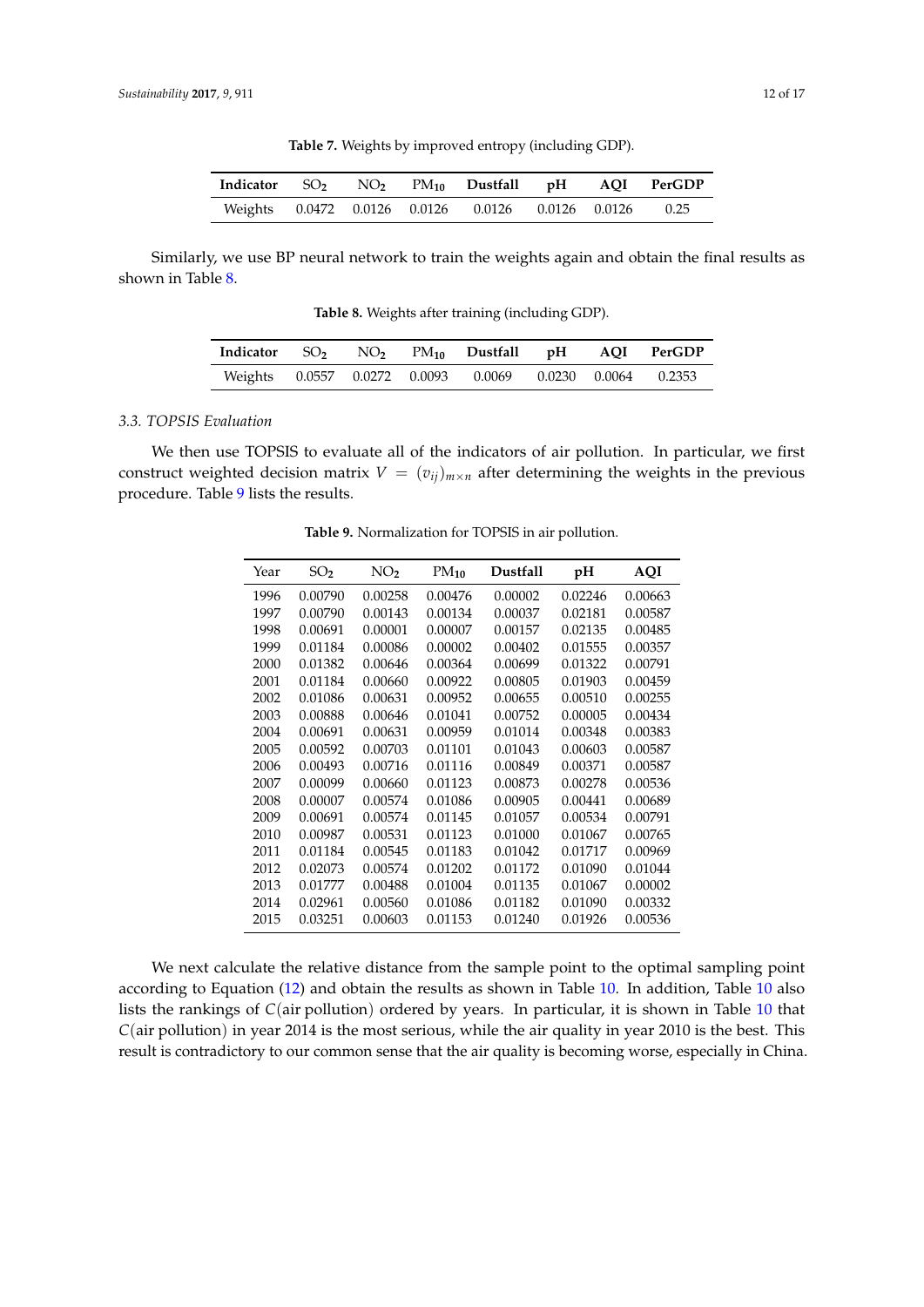<span id="page-12-0"></span>

| <b>Address</b> | $D_i^+$ | $D_i^-$ | $C(Air$ Pollution) | Ranking |
|----------------|---------|---------|--------------------|---------|
| 1996           | 0.0187  | 0.0235  | 0.5565             | 13      |
| 1997           | 0.0199  | 0.0239  | 0.5460             | 15      |
| 1998           | 0.0199  | 0.0230  | 0.5365             | 16      |
| 1999           | 0.0216  | 0.0203  | 0.4848             | 18      |
| 2000           | 0.0155  | 0.0221  | 0.5879             | 11      |
| 2001           | 0.0160  | 0.0264  | 0.6219             | 8       |
| 2002           | 0.0120  | 0.0178  | 0.5982             | 10      |
| 2003           | 0.0126  | 0.0174  | 0.5805             | 12      |
| 2004           | 0.0092  | 0.0172  | 0.6511             | 6       |
| 2005           | 0.0072  | 0.0187  | 0.7230             | 4       |
| 2006           | 0.0095  | 0.0170  | 0.6418             | 7       |
| 2007           | 0.0106  | 0.0165  | 0.6098             | 9       |
| 2008           | 0.0078  | 0.0173  | 0.6894             | 5       |
| 2009           | 0.0072  | 0.0189  | 0.7240             | 3       |
| 2010           | 0.0060  | 0.0217  | 0.7848             | 1       |
| 2011           | 0.0099  | 0.0270  | 0.7313             | 2       |
| 2012           | 0.0242  | 0.0298  | 0.5518             | 14      |
| 2013           | 0.0251  | 0.0261  | 0.5096             | 17      |
| 2014           | 0.0478  | 0.0358  | 0.4284             | 20      |
| 2015           | 0.0496  | 0.0418  | 0.4577             | 19      |

**Table 10.**  $D_i^+$ ,  $D_i^-$ ,  $C(Air$  Pollution).

<span id="page-12-1"></span>Similarly, we then use TOPSIS to evaluate all of the indicators including GDP (per capita) and air pollution indicators. Table [11](#page-12-1) presents the results. We next calculate the relative proximity from sample point to the optimal sampling point according to Equation [\(12\)](#page-7-3). Table [12](#page-13-0) lists the positive and negative distance values.

| Year | SO <sub>2</sub> | NO <sub>2</sub> | $PM_{10}$ | Dustfall | pH      | <b>AQI</b> | <b>GDP</b> |
|------|-----------------|-----------------|-----------|----------|---------|------------|------------|
| 1996 | 0.00193         | 0.00069         | 0.00026   | 0.00000  | 0.00231 | 0.00038    | 0.00007    |
| 1997 | 0.00193         | 0.00038         | 0.00007   | 0.00002  | 0.00224 | 0.00033    | 0.00065    |
| 1998 | 0.00169         | 0.00000         | 0.00000   | 0.00007  | 0.00219 | 0.00028    | 0.00107    |
| 1999 | 0.00289         | 0.00023         | 0.00000   | 0.00017  | 0.00160 | 0.00020    | 0.00144    |
| 2000 | 0.00338         | 0.00172         | 0.00020   | 0.00030  | 0.00136 | 0.00045    | 0.00157    |
| 2001 | 0.00289         | 0.00175         | 0.00050   | 0.00035  | 0.00195 | 0.00026    | 0.00212    |
| 2002 | 0.00265         | 0.00168         | 0.00052   | 0.00028  | 0.00052 | 0.00015    | 0.00268    |
| 2003 | 0.00217         | 0.00172         | 0.00056   | 0.00032  | 0.00000 | 0.00025    | 0.00329    |
| 2004 | 0.00169         | 0.00168         | 0.00052   | 0.00044  | 0.00036 | 0.00022    | 0.00465    |
| 2005 | 0.00145         | 0.00187         | 0.00060   | 0.00045  | 0.00062 | 0.00033    | 0.00595    |
| 2006 | 0.00121         | 0.00190         | 0.00060   | 0.00037  | 0.00038 | 0.00033    | 0.00762    |
| 2007 | 0.00024         | 0.00175         | 0.00061   | 0.00038  | 0.00029 | 0.00030    | 0.00970    |
| 2008 | 0.00002         | 0.00153         | 0.00059   | 0.00039  | 0.00045 | 0.00039    | 0.01340    |
| 2009 | 0.00169         | 0.00153         | 0.00062   | 0.00046  | 0.00055 | 0.00045    | 0.01535    |
| 2010 | 0.00241         | 0.00141         | 0.00061   | 0.00043  | 0.00110 | 0.00044    | 0.01834    |
| 2011 | 0.00289         | 0.00145         | 0.00064   | 0.00045  | 0.00176 | 0.00055    | 0.02191    |
| 2012 | 0.00506         | 0.00153         | 0.00065   | 0.00050  | 0.00112 | 0.00059    | 0.02618    |
| 2013 | 0.00434         | 0.00130         | 0.00054   | 0.00049  | 0.00110 | 0.00000    | 0.02982    |
| 2014 | 0.00723         | 0.00149         | 0.00059   | 0.00051  | 0.00112 | 0.00019    | 0.03326    |
| 2015 | 0.00794         | 0.00160         | 0.00062   | 0.00053  | 0.00198 | 0.00030    | 0.03623    |

**Table 11.** Normalization for TOPSIS in air pollution and GDP.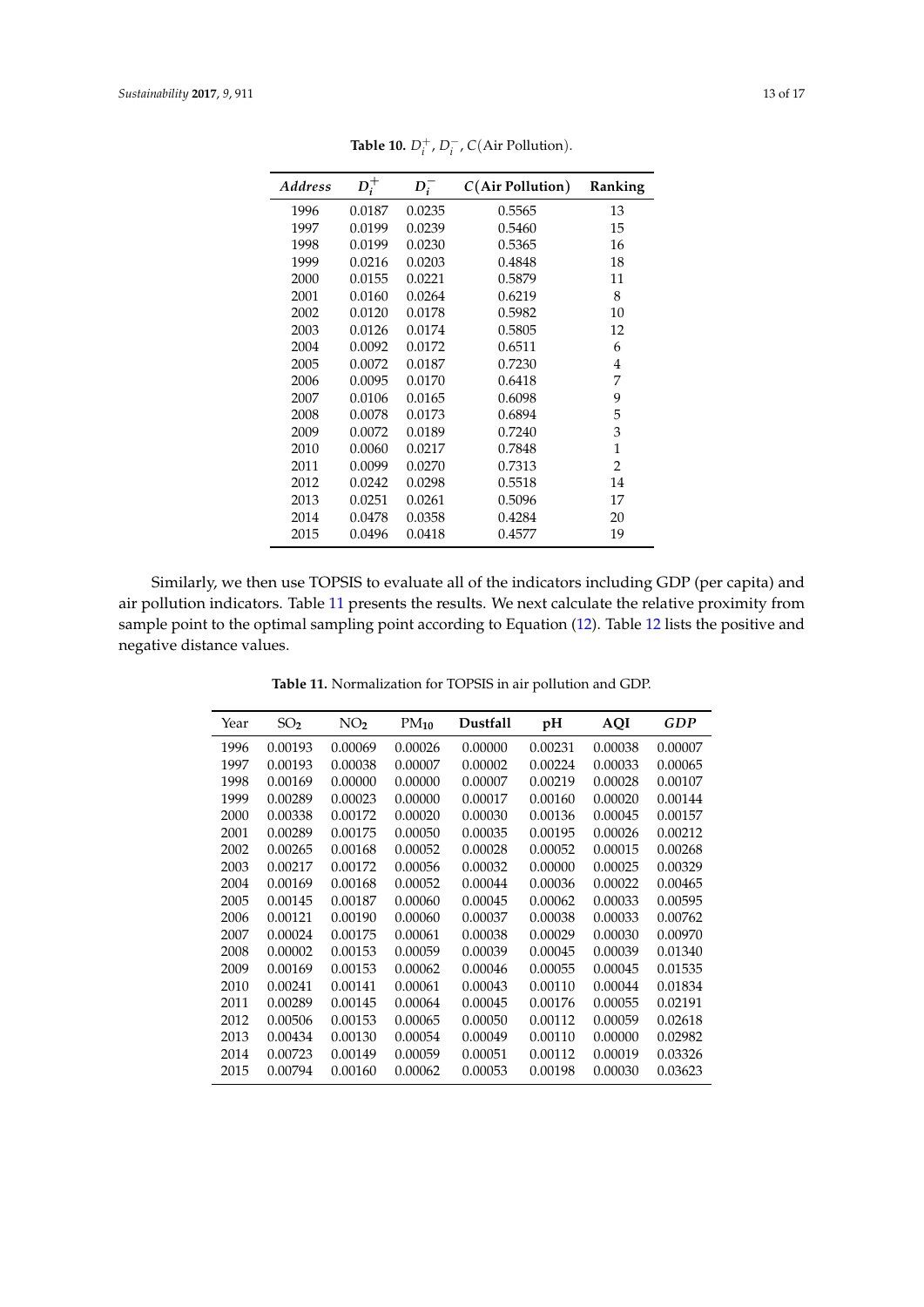<span id="page-13-0"></span>

| Year | $D_i^+$ | $D_i^-$ | $C(Air$ Pollution and GDP) | Ranking        |
|------|---------|---------|----------------------------|----------------|
| 1996 | 0.0041  | 0.0023  | 0.3634                     | 20             |
| 1997 | 0.0040  | 0.0031  | 0.4366                     | 17             |
| 1998 | 0.0036  | 0.0030  | 0.4501                     | 16             |
| 1999 | 0.0058  | 0.0036  | 0.3837                     | 19             |
| 2000 | 0.0062  | 0.0043  | 0.4098                     | 18             |
| 2001 | 0.0047  | 0.0044  | 0.4832                     | 14             |
| 2002 | 0.0047  | 0.0041  | 0.4674                     | 15             |
| 2003 | 0.0038  | 0.0043  | 0.5324                     | 13             |
| 2004 | 0.0026  | 0.0051  | 0.6606                     | 12             |
| 2005 | 0.0027  | 0.0062  | 0.6922                     | 11             |
| 2006 | 0.0030  | 0.0077  | 0.7209                     | 8              |
| 2007 | 0.0027  | 0.0097  | 0.7793                     | 6              |
| 2008 | 0.0021  | 0.0135  | 0.8628                     | $\overline{2}$ |
| 2009 | 0.0023  | 0.0151  | 0.8655                     | $\mathbf{1}$   |
| 2010 | 0.0037  | 0.0182  | 0.8303                     | 3              |
| 2011 | 0.0045  | 0.0218  | 0.8301                     | 4              |
| 2012 | 0.0094  | 0.0263  | 0.7364                     | 7              |
| 2013 | 0.0082  | 0.0302  | 0.7856                     | 5              |
| 2014 | 0.0145  | 0.0339  | 0.7009                     | 10             |
| 2015 | 0.0156  | 0.0369  | 0.7032                     | 9              |

**Table 12.**  $D_i^+$ ,  $D_i^-$ , C in air pollution and GDP.

As shown in Table [12,](#page-13-0) the year 1996 has the lowest value of *C*(air pollution and GDP), implying that there was serious air pollution in 1996 while the economic development was also behind. In addition, Table [12](#page-13-0) also indicates that the year 2009 has the highest value of *C*(air pollution and GDP), implying that there was a significant increment in GDP in the year 2009 while the air pollution was maintained low. This result indicates that the high-speed economic development can be obtained with the low air pollution at the same time if we can take effective countermeasures.

To further illustrate the relation between air pollution and GDP, we present the TOPSIS evaluation scores of *C*(air pollution) and *C*(air pollution and GDP), respectively, as shown in Figure [8](#page-13-1) according to time series (from 1996 to 2015). As shown in Figure [8,](#page-13-1) the evaluation scores of GDP have been rising steadily with time, implying the high-speed economic development. Moreover, Figure [8](#page-13-1) also shows that the evaluation scores of air pollution have fluctuated from time to time. In other words, the evaluation scores of air pollution have grown in some years while having dropped in some years. It is contradictory to our common sense that the air quality always becomes worse. More specifically, it is shown in Figure [8](#page-13-1) that the evaluation scores of air pollution have first grown and have reached the peak in the year 2010 while having dropped down after 2010. This may be owed to the new environment protection measures that the Chinese government has taken recently.

<span id="page-13-1"></span>

**Figure 8.** Air pollution and GDP time series.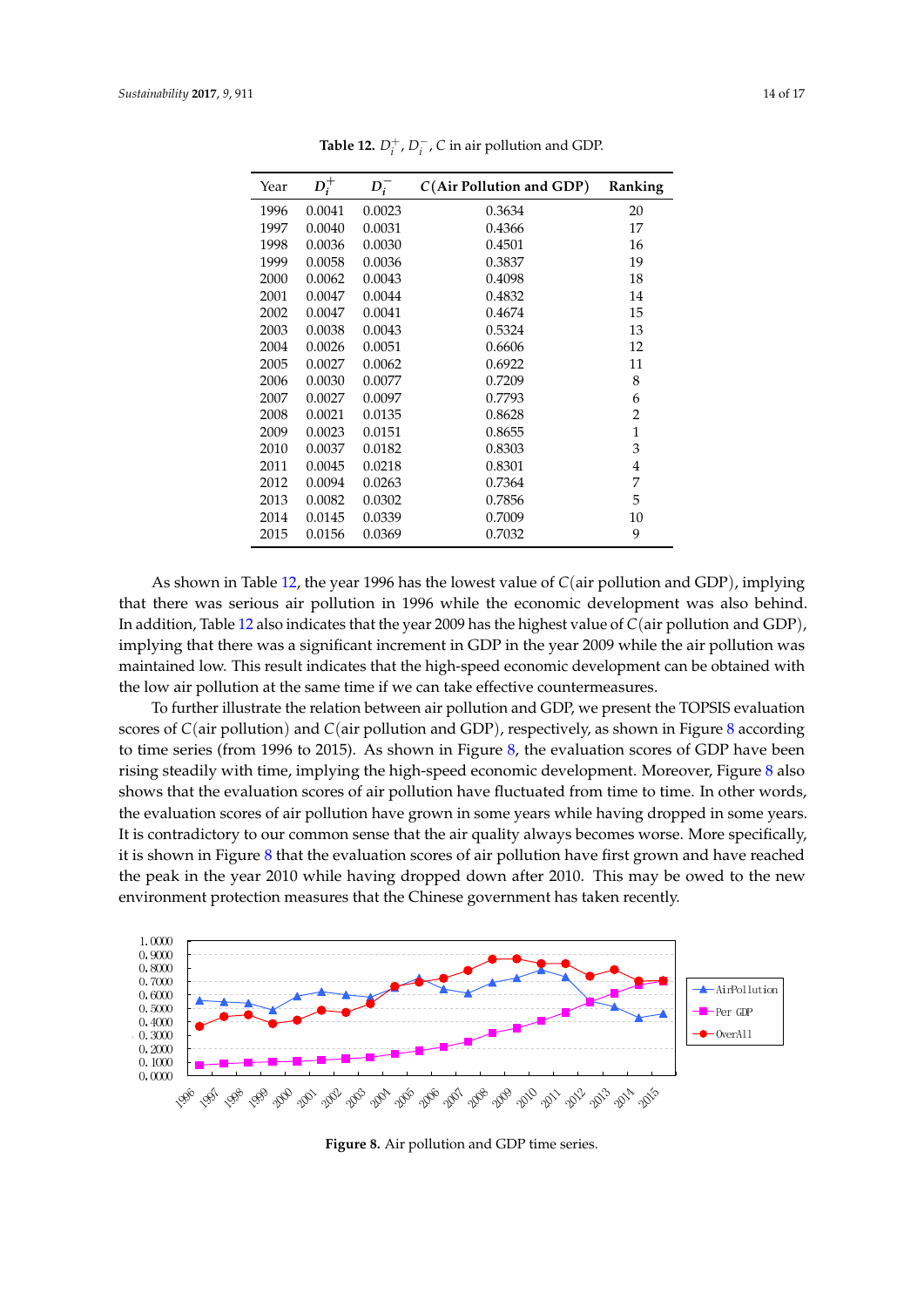#### <span id="page-14-5"></span>**4. Conclusions and Future Works**

Air pollution has a significant impact on the sustainable development of cities, especially for cities in developing countries. How to effectively evaluate the impacts of air pollution on socioeconomic development is an important issue in the sustainability of city development. However, it is quite difficult to conduct an effective evaluation on the impact of air pollution since the conventional evaluation is mainly based on the experience or the domain knowledge of environment experts, which inevitably have bias or subjectivity, consequently leading to a deviation or inaccuracy in air pollution evaluation.

In this paper, we propose a novel Multiple Criteria Decision Making (MCDM) framework to address the above concerns. In particular, our proposed MCDM method is based on an improved TOPSIS, in which Bayesian regularization and BP neural networks have been used to train the weights of multiple indicators. We apply our framework to evaluate the air pollution and the economic development of Wuhan city, which is a typical developing city in China. Our empirical results show that the evaluation scores of air pollution have fluctuated from time to time; this effect is contradictory to the common sense that air pollution always becomes worse. In fact, our results imply that sustainable socioeconomic development can be achieved without environment deterioration if we can take effective environment protection measures. We believe that the appropriate pollution control technologies, the enforcement of emissions reduction policy and the adjustment of industry layout will reduce the air pollution and support the sustainable urban development. One of our future studies is to conduct a fine-grained study on the impacts of various environment protection measures on air pollution and socioeconomic development, which is also an MCDM problem and is expected to be solved in a different approach.

**Acknowledgments:** The authors would like to thank Gordon K.-T. Hon for his constructive comments. The authors would also like to thank the anonymous reviewers for their useful comments.

**Author Contributions:** Qingyong Wang proposed the idea, conducted the data analysis and wrote the draft. Hong-Ning Dai supervised the work, motivate the paper and revised versions. Hao Wang formulated the problem, conducted the data analysis and literature survey.

**Conflicts of Interest:** The authors declare no conflict of interest.

#### **References**

- <span id="page-14-0"></span>1. Pope, C.A.; Burnett, R.T.; Thun, M.J.; Calle, E.E.; Krewski, D.; Ito, K.; Thurston, G.D. Lung Cancer Cardiopulmonary Mortality, and Long-term Exposure to Fine Particulate Air Pollution. *JAMA* **2002**, *287*, 1132–1141.
- 2. Pope, C.A.; Jerrett, M.; Burnett, R.T. Long-Term Ozone Exposure and Mortality. *N. Engl. J. Med.* **2009**, *360*, 1085–1095.
- 3. Lepeule, J.; Bind, M.A.C.; Baccarelli, A.A. Epigenetic Influences on Associations between Air Pollutants and Lung Function in Elderly Men. *N. Engl. J. Med.* **2014**, *122*, 1085–1095.
- <span id="page-14-1"></span>4. Tanaka, S. Environmental regulations on air pollution in China and their impact on infant mortality. *J. Health Econ.* **2015**, *42*, 90–103.
- <span id="page-14-2"></span>5. Rao, S.; Klimont, Z.; Smith, S.J.; Dingenen, R.V.; Dentener, F.; Bouwman, L.; Riahi, K.; Amann, M.; Bodirsky, B.L.; van Vuuren, D.P.; et al. Future air pollution in the Shared Socio-economic Pathways. *Glob. Environ. Chang.* **2017**, *42*, 346–358.
- <span id="page-14-3"></span>6. Li, P. 1.1 Trillion Yuan in Economic Losses from Pollution in 2010, China Report Says. Available online: http://www.scmp.com/news/china/article/1201364/11-tr-yuan-economic-losses-pollution-2010-china -report-says (accessed on 29 May 2017).
- <span id="page-14-4"></span>7. Cheng, H.; Small, M.J.; Pekney, N.J. Application of nonparametric regression and statistical testing to identify the impact of oil and natural gas develop mentonlocal air quality. *Atmos. Environ.* **2015**, *119*, 381–392.
- 8. Nduwayezu, J.B.; Ishimwe, T.; Niyibizi, A. Quantification of Air Pollution in Kigali City and Its Environmental and Socio-Economic Impact in Rwanda. *Am. J. Environ. Eng.* **2015**, *5*, 106–119.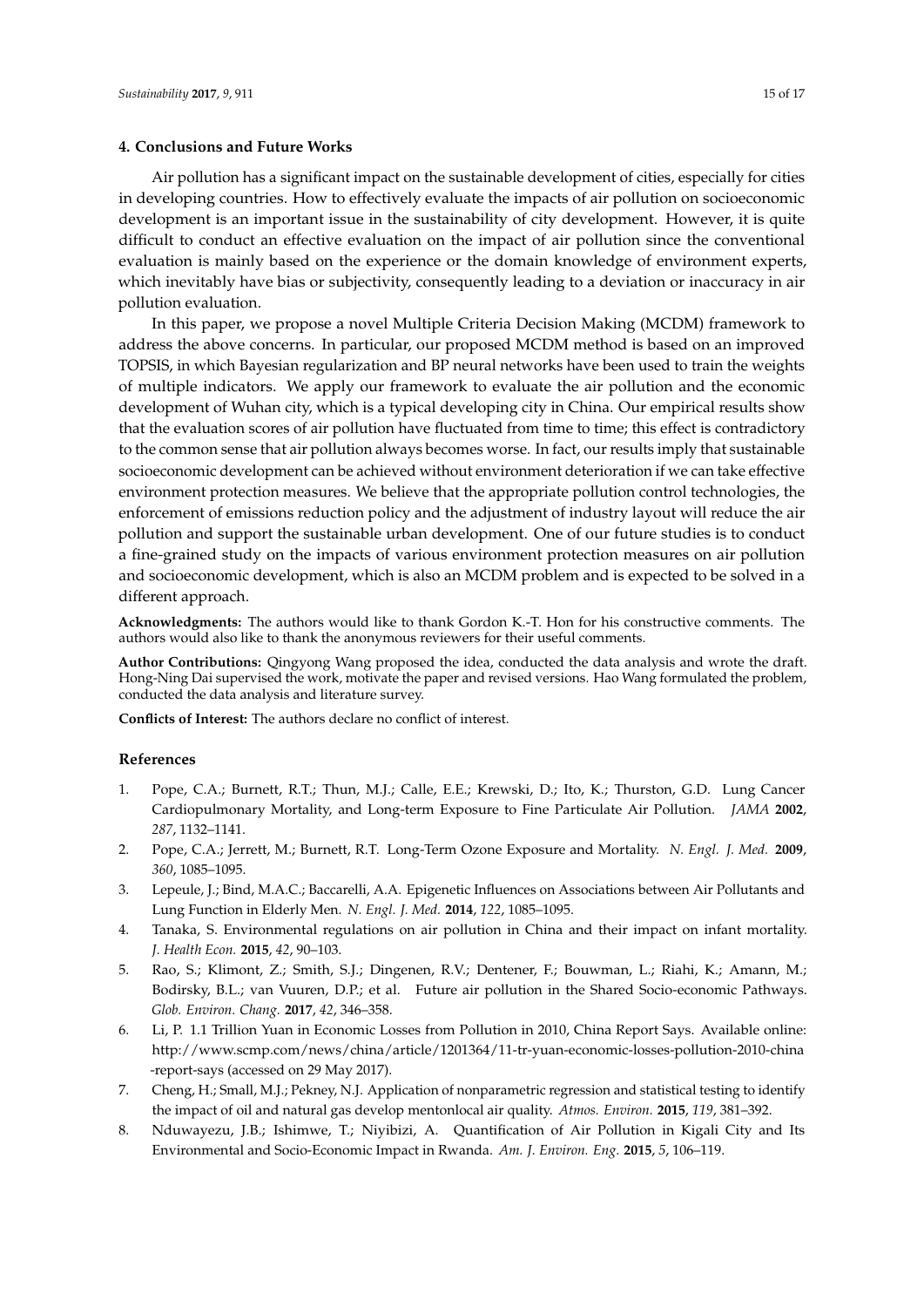- <span id="page-15-0"></span>9. Alvarado, M.; Gonzalez, F.; Erskine, P.; Cliff, D.; Heuff, D. A Methodology to Monitor Airborne PM10 Dust Particles Using a Small Unmanned Aerial Vehicle. *Sensors* **2017**, *17*, 343.
- <span id="page-15-1"></span>10. Cho, H.S.; Choi, M.J. Effects of Compact Urban Development on Air Pollution: Empirical Evidence from Korea. *Sustainability* **2014**, *6*, 5968–5982.
- <span id="page-15-2"></span>11. Liu, H.L.; Shen, Y.S. The Impact of Green Space Changes on Air Pollution and Microclimates: A Case Study of the Taipei Metropolitan Area. *Sustainability* **2014**, *6*, 8827–8855.
- <span id="page-15-3"></span>12. Vallero, D.A. Air Pollution Monitoring Changes to Accompany the Transition from a Control to a Systems Focus. *Sustainability* **2016**, *8*, 1216.
- <span id="page-15-4"></span>13. Zhao, J.; Chen, S.; Wang, H. Quantifying the impacts of socio-economic factors on air quality in Chinese cities from 2000 to 2009. *Environ. Pollut.* **2012**, *167*, 148–154.
- 14. Yang, C.; Yang, H.; Guo, S.; Wang, Z.; Xu, X.; Duan, X.; Kan, H. Alternative ozone metrics and daily mortality in Suzhou: The China Air Pollution and Health Effects Study (CAPES). *Sci. Total Environ.* **2012**, *426*, 83–89.
- 15. Tang, D.; Li, T.Y.; Chow, J.C. Air pollution effects on feral and child development: A cohort comparison in China. *Environ. Pollut.* **2014**, *185*, 90–96.
- 16. Almanza, V.; Batyrshin, I.; Sosa, G. Multi-criteria selection of an Air Quality Model configuration based on quantitative and linguistic evaluations. *Expert Syst. Appl.* **2014**, *41*, 869–876.
- 17. Preisler, H.K.; Schweizer, D.; Cisneros, R.; Procter, T.; Ruminski, M.; Tarnay, L. A statistical model for determining impact of wildland fires on Particulate Matter (PM2.5) in Central California aided by satellite imagery of smoke. *Environ. Pollut.* **2015**, *205*, 340–349.
- <span id="page-15-5"></span>18. Jaramilloa, P.; Mullerb, N.Z. Air pollution emissions and damages from energy production in the U.S.: 2002–2011. *Energy Policy* **2016**, *3*, 202–211.
- <span id="page-15-6"></span>19. Donga, L.; Liang, H. Spatial analysis on China's regional air pollutants and CO<sub>2</sub> emissions: Emission pattern and regional disparity. *Atmos. Environ.* **2014**, *92*, 280–291.
- <span id="page-15-7"></span>20. Yoon, K.P.; Hwang, C.L. *Multiple Attribute Decision Making: An Introduction*; Sage Publications: Thousand Oaks, CA, USA, 1995; Volume 104.
- <span id="page-15-8"></span>21. Chen, J.K.; Chen, I.S. Using a novel conjunctive MCDM approach based on DEMATEL, fuzzy ANP, and TOPSIS as an innovation support system for Taiwanese higher education. *Expert Syst. Appl.* **2010**, *37*, 1981–1990.
- <span id="page-15-9"></span>22. Kahraman, C. *Fuzzy Multi-Criteria Decision Making: Theory and Applications with Recent Developments*; Springer: New York, NY, USA, 2008; Volume 16.
- <span id="page-15-10"></span>23. Ferreira, L.; Borenstein, D. A fuzzy-Bayesian model for supplier selection. *Expert Syst. Appl.* **2012**, *39*, 7834–7844.
- <span id="page-15-11"></span>24. Sipahi, S.; Timor, M. The analytic hierarchy process and analytic network process: An overview of applications. *Manag. Decis.* **2010**, *48*, 775–808.
- <span id="page-15-12"></span>25. Velasquez, M.; Hester, P.T. An analysis of multi-criteria decision making methods. *Int. J. Op. Res.* **2013**, *10*, 56–66.
- <span id="page-15-13"></span>26. Behzadian, M.; Otaghsara, S.K.; Yazdani, M.; Ignatius, J. A state-of the-art survey of TOPSIS applications. *Expert Syst. Appl.* **2012**, *39*, 13051–13069.
- <span id="page-15-14"></span>27. Hafezalkotob, A.; Hafezalkotob, A. Extended MULTIMOORA method based on Shannon entropy weight for materials selection. *J. Ind. Eng. Int.* **2016**, *12*, 1–13.
- <span id="page-15-15"></span>28. Dymova, L.; Sevastjanov, P.; Tikhonenko, A. An approach to generalization of fuzzy TOPSIS method. *Inf. Sci.* **2013**, *238*, 149–162.
- <span id="page-15-16"></span>29. Büyüközkan, G.; Çifçi, G. A novel hybrid MCDM approach based on fuzzy DEMATEL, fuzzy ANP and fuzzy TOPSIS to evaluate green suppliers. *Expert Syst. Appl.* **2012**, *39*, 3000-3011.
- <span id="page-15-17"></span>30. Baykasoglu, A.; Kaplanoglu, V.; Durmusoglu, Z.D.; Sahin, C. Integrating fuzzy DEMATEL and fuzzy hierarchical TOPSIS methods for truck selection *Expert Syst. Appl.* **2013**, *40*, 899-907.
- <span id="page-15-18"></span>31. Pan, S.J.; Yang, Q. A survey on transfer learning. *IEEE Trans. Knowl. Data Eng.* **2010**, *22*, 1345–1359.
- <span id="page-15-19"></span>32. Ministry of Envirmental Protection of the People's Republic China. *Ambient Air Quality Standards*; Ministry of Envirmental Protection of the People's Republic China: Beijing, China, 2012.
- <span id="page-15-20"></span>33. Gray, R.M. *Entropy and Information Theory*; Springer: Berlin, Germany, 2011.
- <span id="page-15-21"></span>34. Lotfi, F.H.; Fallahnejad, R. Imprecise Shannon's entropy and multi attribute decision making. *Entropy* **2010**, *12*, 53–62.
- <span id="page-15-22"></span>35. Haykin, S. *Neural Networks and Learning Machines*, 3rd ed.; Pearson: London, UK, 2009.